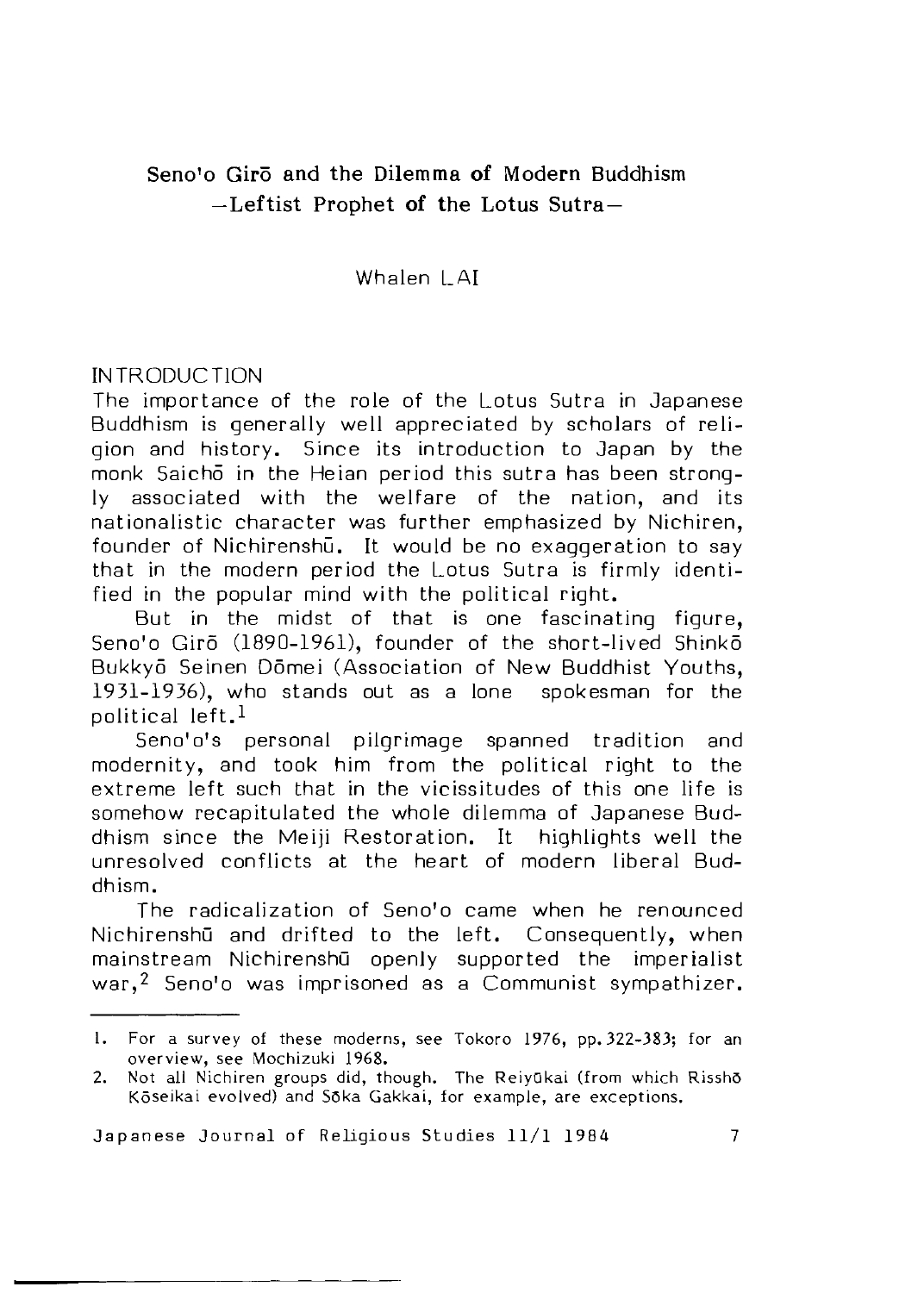Under pressure, he underwent *tenkd* ("change of mind") and recanted his leftwing politics, cutting short his New Buddhist Youth movement.<sup>3</sup> Resuming his personal commitment after the war to world peace and older ties, Seno'o formally joined the Communist party a year before his death, but this last-minute decision may be no indication of the *telos* of his life. It was as circumstantial as his earlier recantation.

His isolation has meant that Seno'o has been little understood and seldom studied. It was an outsider, the writer Inagaki Masami, who first attempted to compile a collection of his essays (Inagaki 1975) and who urged the publication of his diaries, Seno'o Giro nikki, in ten volumes. The following study draws almost exclusively on the former. The voluminous diary requires a more detailed psycho-historical study in the future. The following is thus offered only as a preliminary introduction of this figure to the English reader.<sup>4</sup>

The subtitle to this essay reflects an additional theoretical concern. Seno'o's independence of mind represents. I believe, a case of what Robert N. Bellah would call "prophetic individualism." He was a Buddhist who could transcend his social milieu and subject it to a transcendental critique. A modern disciple of Nichiren, he confronted anew the eternal dialectics between the universality of the Dharma and the particularity of culture. Which should serve which and how? An ambiguity not always resolved in the writings of Nichiren himself, this question gave rise to the polarization of the rightist and the leftist reading of him by two camps in two phases of Seno'o's own life. My own interest in Seno'o is due to this concern with the history of (à la Niebuhr's *Christ and culture*) Dharma and culture in Japan. The present essay is also an extension of my contin-

<sup>3.</sup> Compare this with the opposite fate of Makiguchi Tsunesaburō, whose martyrdom produced a more resilient Sōka Gakkai.

<sup>4.</sup> Any full study would require access to the journal articles in Wakodo that he edited. I have no access to these at present.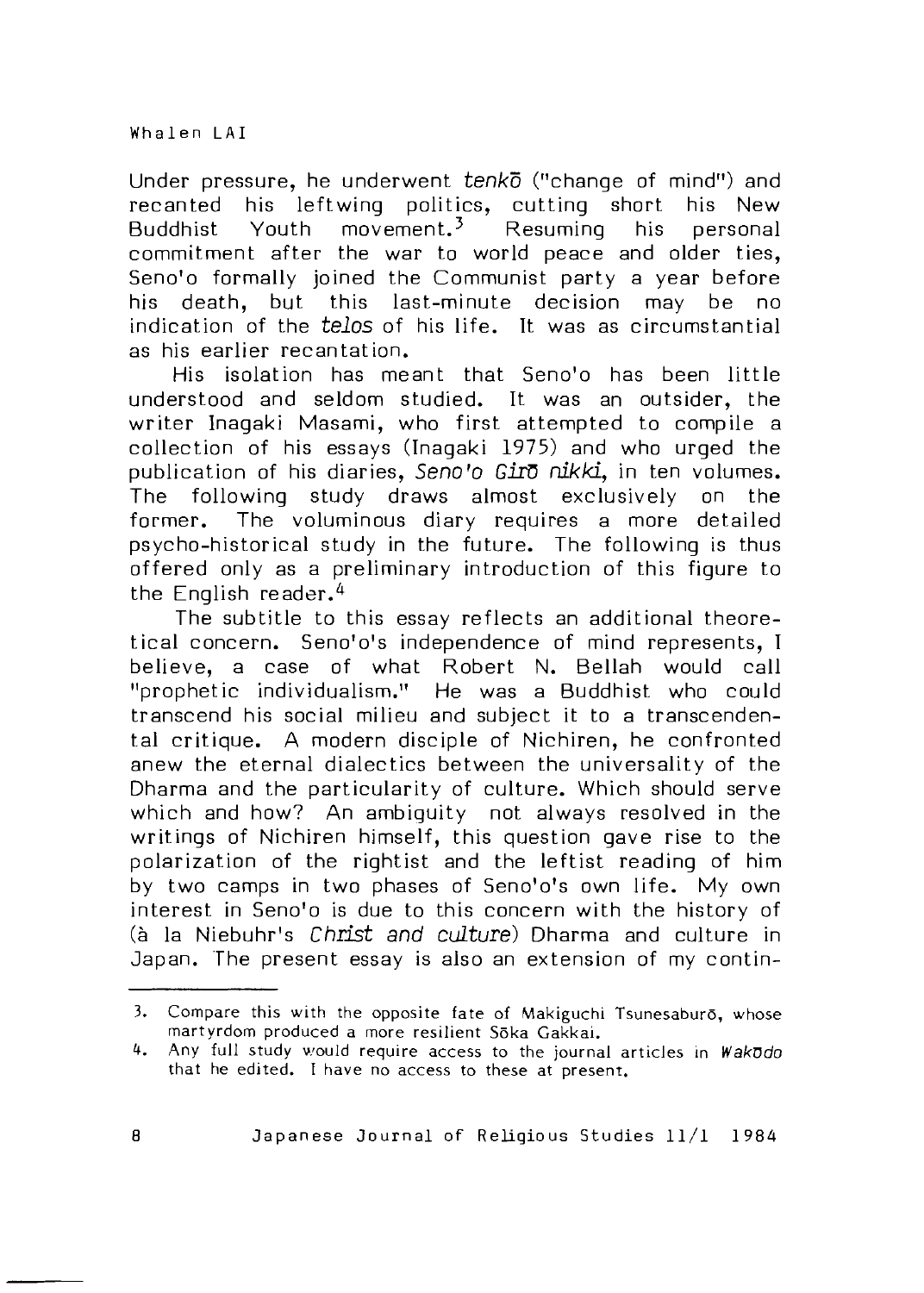uing interest in a social history of the Lotus Sutra tradition as seen in the Far East.<sup>5</sup>

# SENO'O GIRO: HIS LIFE AND CAREER

Seno'o's life may be divided into four periods:

- (1)1920-1927: Beyond Shinran to Nichiren
- (2) 1928-1930: Beyond Nichirenism to Prophetic Critique
- (3)1931-1936: Disenchantment and R adicalization
- (4) 1937-1961: Imprisonment and the After-War Years

His childhood and youth will not be covered in this study, and the last phase is dealt with in passing only as a postscript.

1920-1927: Beyond Shinran to Nichiren. Seno'o was born into a Shinshū family and had a promising beginning in his student days. It was expected that he too would go on to the then Tokyo "Imperial" University and enter officialdom as indeed many of his classmate peers would. Unfortunately, he came down with a stubborn disease which prematurely cut short his education and that future career. That placed him effectively outside the establishment and would land him eventually in the opposing camp. The illness might

<sup>5.</sup> There is an additional methodological concern s till. Bellah's notion of "prophetic individualism" was generalized from Weber's sociology of religion. Although Weber saw more narrowly only the "mystical" (the "exemplary prophet") element in Buddhism, Bellah has recognized the potential of a Buddhist critique of the world-order based on what lenaga Saburō styled as the "logic of negation" (hitei no ronri). However, Nichiren has not been too warmly received in this regard; this "hot-blooded" warrior-saint has never fared too well among even Japanese liberal thinkers. However, by a semantic coincidence, there is realized in Nichiren a *vySkarsna* ("prophesy" in one translation) which contributed to his "prophetic" proclamations. That implication was recognized if only implicitly by Anesaki Masaharu in his very early English study (Anesaki 1920), which he penned without knowing Weber's categories. Nor did Weber know Anesaki. In a related study, I would contrast Buddhist *vyakarana* and the Hebraic concept of the *nabi* and both in relation to Weber's idea of the "emissary prophet."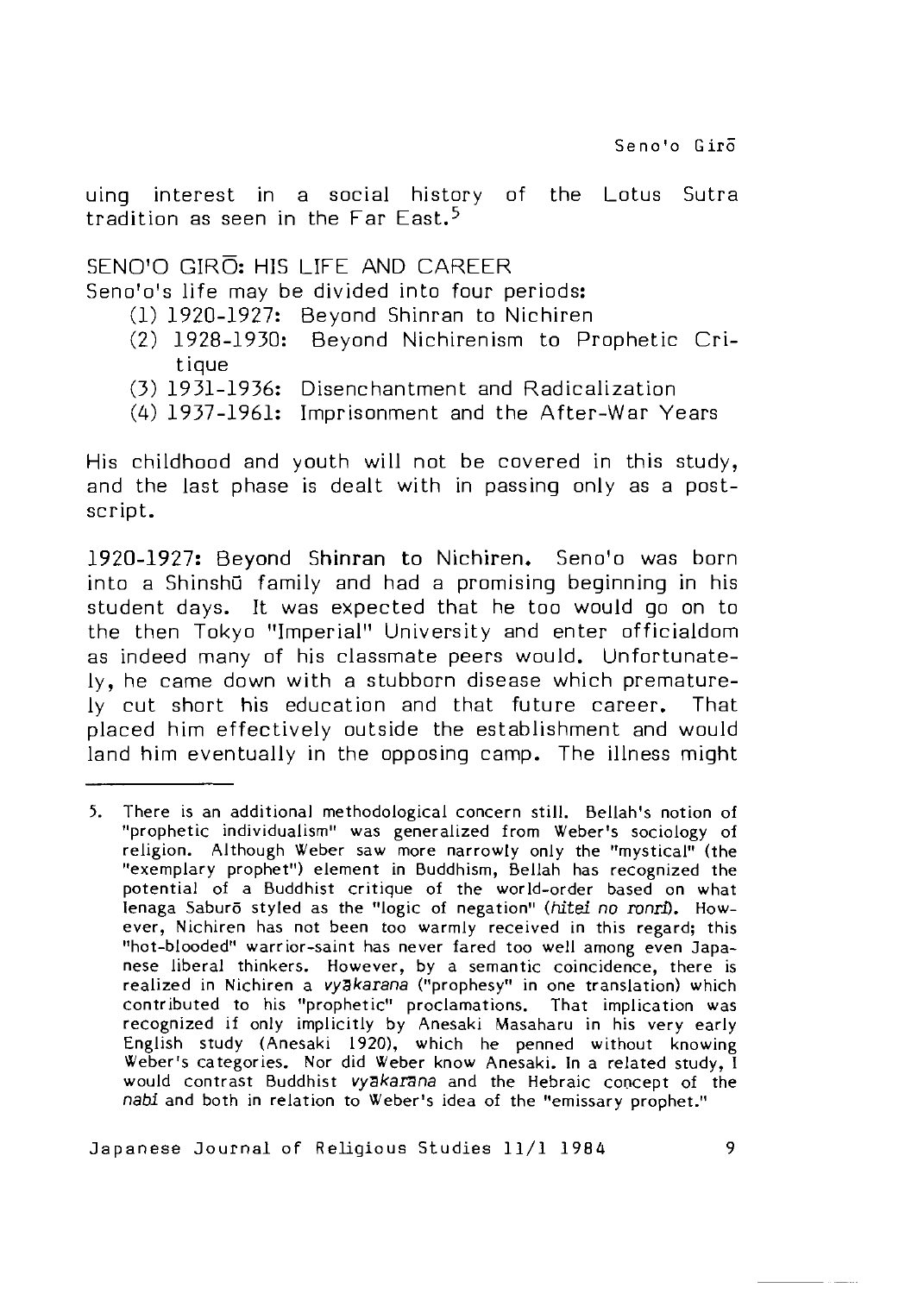also have pushed him back in time to matters of faith that the progressive men of the Meiji Enlightenment had chosen to forget. In 1933 this outsider would recall the chain of events that led him back to faith and forward to denouncing the establishment:

I was born into a Shinshū family and brought up in pious *nenbutsu* surroundings. At twenty-one, though, a grave illness struck and I was forced to leave school. From then till I was thirty. I was literally at the brink of death. Perhaps it is fate that I should be brought back to life by the different outlook of Nichiren. That philosophy has since been for me the sole Truth. For twenty and more years I devoted myself to studying and spreading it, so diligently as to forget sleep itself. Though physically still weak, I would push forward to fulfilling the Buddhist calling. However, the result was that I came to question the whole religious establishment itself. I found myself with no other alternative but to oppose it (Inagaki 1975, p. 326).

From the despair brought about by physical ailment, the young Seno'o would discover his own liberation in Nichiren; in time, he would take on the whole Buddhist establishment. But how? Why, to begin with, would Nichiren's "very different" gospel cure this sickly young pious Shinshū man? At least one answer can be provided by an understanding of an aspect of cultural psychology.

Cultures, it seems, are molded by what Karl Jaspers calls "paradiqmatic personalities." They have defined and resolved historical cultural identity crises in their respective societies. In Japanese history, only a handful of individuals-such outstanding *jinbutsu* (figures) as Shotoku Taishi-can be said to have molded the future Japanese character. In Shōtoku's case, however, it is not clear where historical personality ends and cultural or folk heritage begins.<sup>6</sup> For greater realism we should turn to a later but

<sup>6.</sup> Shōtoku survived as an ego-ideal through a lot of hagiographical lore.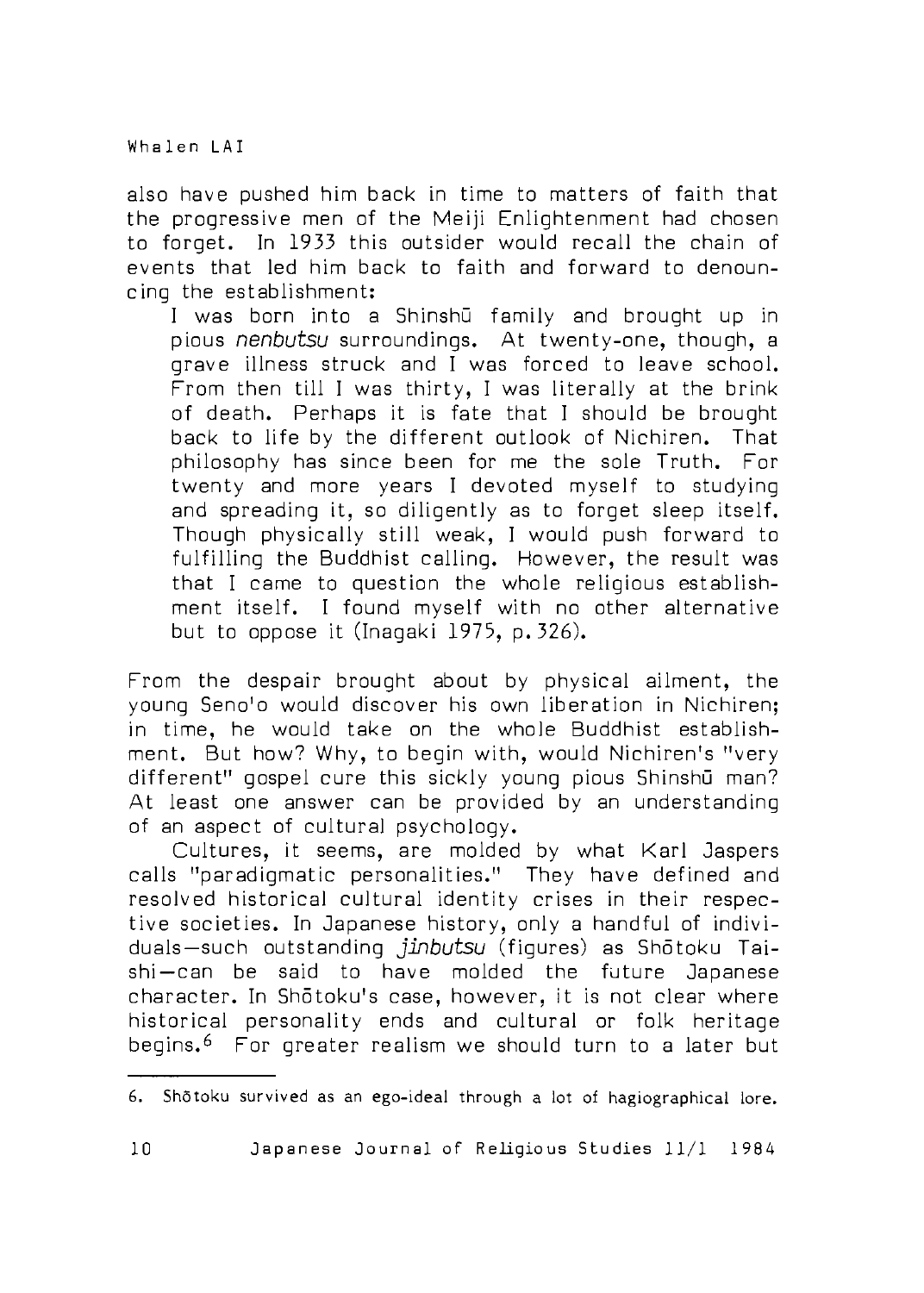no less "axial age," and to the character of the Kamakura reformers, especially the polar types of Shinran and Nichiren.

The faiths and personality profiles of these two could not be farther apart—a fact recognized readily by Nichiren in his bitter polemics against Shinran's master, Honen, In Shinran there is the more "Luther-esque" virtue of total submission to the miraculous effect of the Other Power. It is not that Shinran himself was always that passively recipient, but most of his positive values he placed in externals, such as Amida, the Buddha-essence (in so far as Buddha-nature is other than the normal sinful self), or the naturalness of Dharma *(jjnen hDni),* Consequently the Shinran-esque character (in its extreme form, of course, this should not be confused with Shinran himself) is typically introverted and obsessively self-incriminative, too ready to find its own shortcomings and unworthiness. (Though unlike their Protestant counterparts, Shinshū pietists usually do not so judge others by the same standards as them selves: they accept common human frailties in moderate form.) It is through reliance on grace that moral individuation comes about.

Nichiren and the Nichiren-esque character are very unlike this type. Though no less aware of the burden of sin and karma weighing on the self (or, better, that "lesser self" prior to assuming the power of the *Lotus Dharma),* Nichiren and his followers would assume a more "Calvinlike" stand to the world. To this character-type is associated more strength of will and worldly activism, verging upon the almost aggressively self-righteous. From that more overt, bodhisattvic calling, there is often expressed a distaste against men of weak will and mere self-pity. There is more the conviction that one can and should change the self and mold the world in accordance with one's will. especially in defense of the Truth.

For example, the "child Shotoku" is not based on history but probably has to do with the ^Japanese *amae* cultural psychology.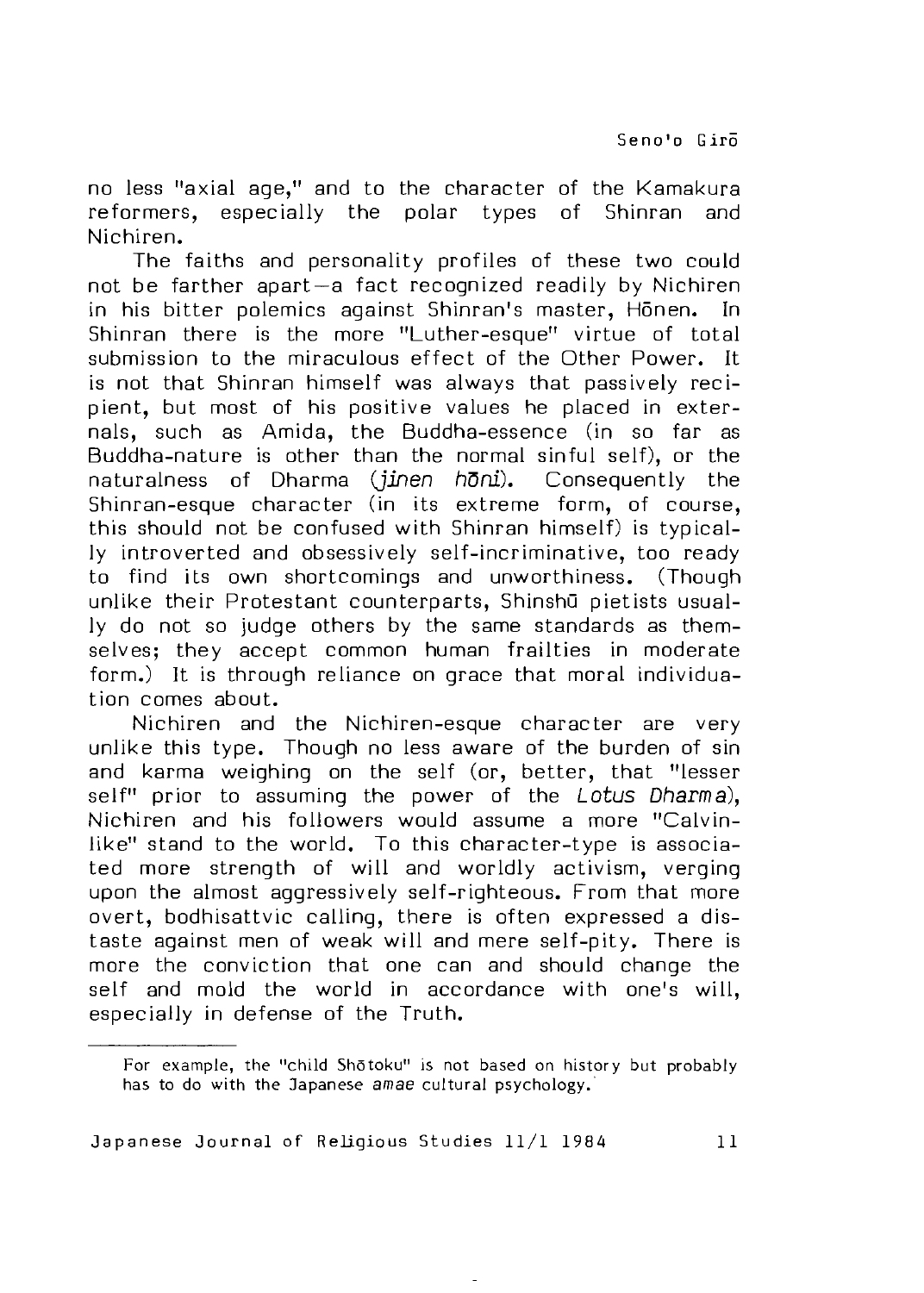In the Meiji period, after centuries of rather arid sectarian scholasticism (shugaku) and ritualization of faith, there was a rediscovery of the Kamakura reformers as living personalities. Among these, once more Shinran and Nichiren come across as the better, if variously, drawn models. Like any "Life of Jesus." it is inevitable that the moderns rewrote the lives of Shinran and of Nichiren somewhat according to their own modern tastes. Still they kept within certain parameters.

A revealing note is struck in Anesaki's second preface to his major study, *Hokkeky'D no* gyDja: *Nichiren.* There he criticized two prevalent portrayals of Nichiren that he found too one-sided. One is the near divinization of Nichiren into some kind of superman, and the other the abject humanization of Nichiren into a "sickly weakling" like another Shinran.<sup>7</sup> We can understand the conversion of Seno'o from Shinran to Nichiren within that modern image of this pair.

Seno'o apparently suffered weaknesses, not just of body but also of soul-that is, he probably adopted a Shinranesque acceptance of his own frailty and reliance on the grace of the Other Power. In nenbutsu one does not arouse oneself to change one's destiny. Nichiren came as a shot in the arm for here the call is to self-conquest in defiance of all adversities, to awake the will to do battle with illness. This apparently revived Seno'o and ended any self-pity he might have had. To fulfill a vow, he seems to have intentionally taken on a trying pilgrimage to all the sacred sites. Taking his destiny into his own hands seems to sustain him then and beyond. "Perhaps it is fate..." he said. Perhaps it is more than just that.

For the next twenty years Seno'o faithfully studied this tradition. The beginning of his training seems traditional enough. First he took the bodhisattvic precepts under a Nichiren monk, Nikken, and was given the Buddhist name

<sup>7.</sup> Anesaki, as Seno'o himself discovered later, would opt for a more realistic picture of Nichiren as a man felt called.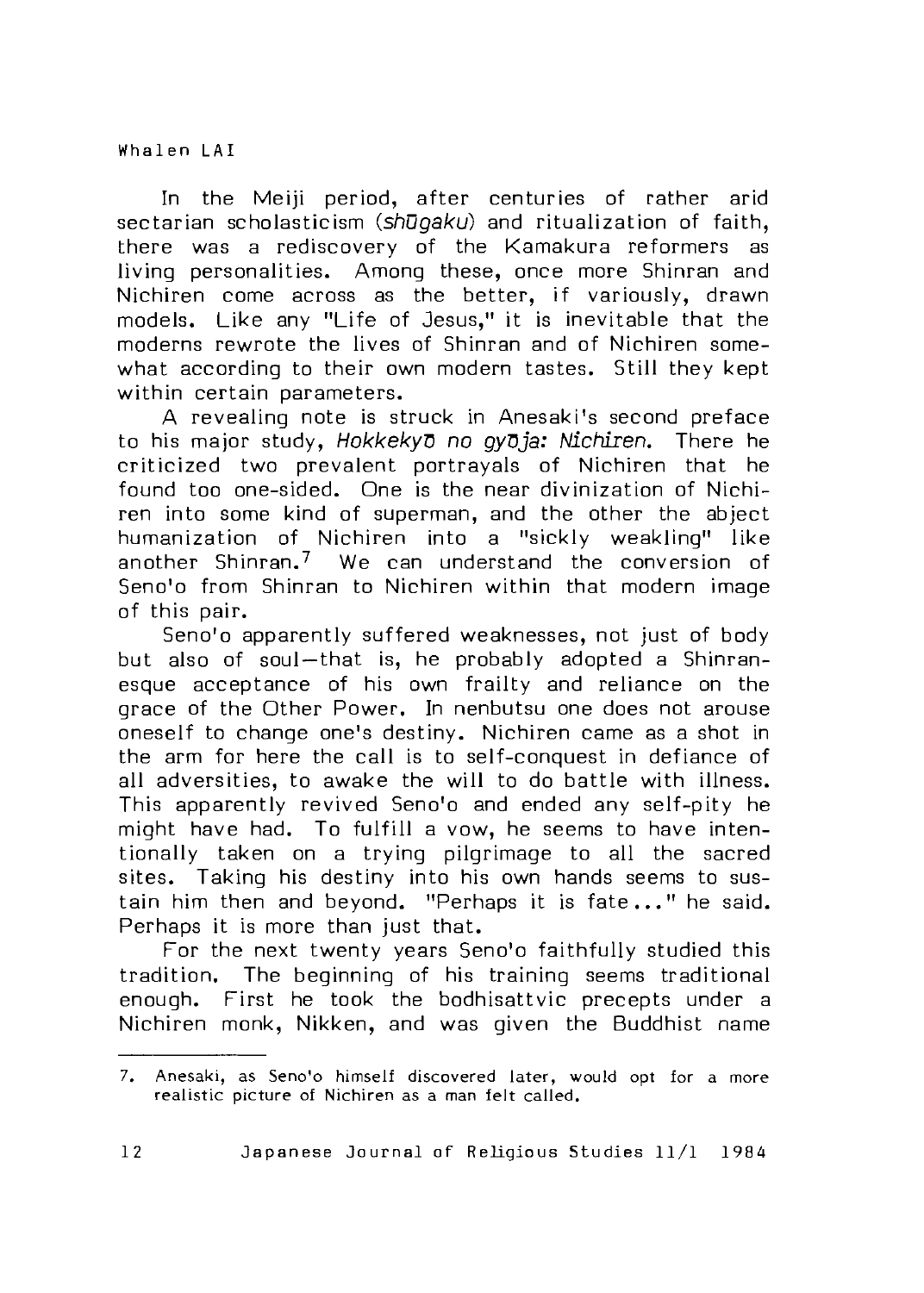Gakuo. That was in 1915. After that came the pilgrimage. a practice one would expect more from a Tokugawa pietist than from a new Meiji man. Nichiren was then being rediscovered by some moderns, beginning with the young romantic Takayama ChogyG, who saw Nietzschean individualism and will in this medieval figure. Suddenly Nichiren appeared a contemporary. Though Chogy<sub>0</sub>'s *Nichiren* is more romantic than nationalistic, it paved the way for the rightist reading, championed by the *Nichirenshugl* ("Nichiren-ism") of Tanaka Chigaku and Honda Nissho, dedicated to uniting the various temple-lineages or sub-sects of NichirenshG under its own philosophy.

Seno'o visited Tanaka Chigaku at his Kokuchūkai (Pillar of Japan Society) headquarters in 1918. He did not impress the more aristocratic Tanaka as he did the co-founder. Honda Nisshō. Honda appealed more to commoners within the movement. Seno'o headed his own chartered group in November of 1918. He was put in charge of the Dainippon Nichirenshugi Seinen Domei (The Youth Association of the Great Japanese Nichirenism Movement) and was made the editor of its magazine, *WskDdo* ("Wakabito": "Youth"), which was meant to disseminate Nichirenism. It also gave Seno'o a vehicle of expression in which he excelled.

His first piece. "Wakodo no vobi" (The call of the young), in the first issue, was initially given as a talk. One line might be autobiographical:

[The goal of the young] is not directed at some lifeless image of a Utopia-not the pious nenbutsu for the purpose of attaining salvation on some other shore (Inagaki 1975, p. 9).

Not Amida's Pure Land but this saha world is the true concern of the Lotus Sutra and its followers. $8$  Seno'o was equally critical of the secular gospels:

<sup>8.</sup> Of course, modern scholars can tell us that, unlike Honen his master, Shinran did not himself consider the other shore as something beyond; but in common practice and relative to Nichiren activism, even 35do Shinshū would be judged too privatized a religion of the heart.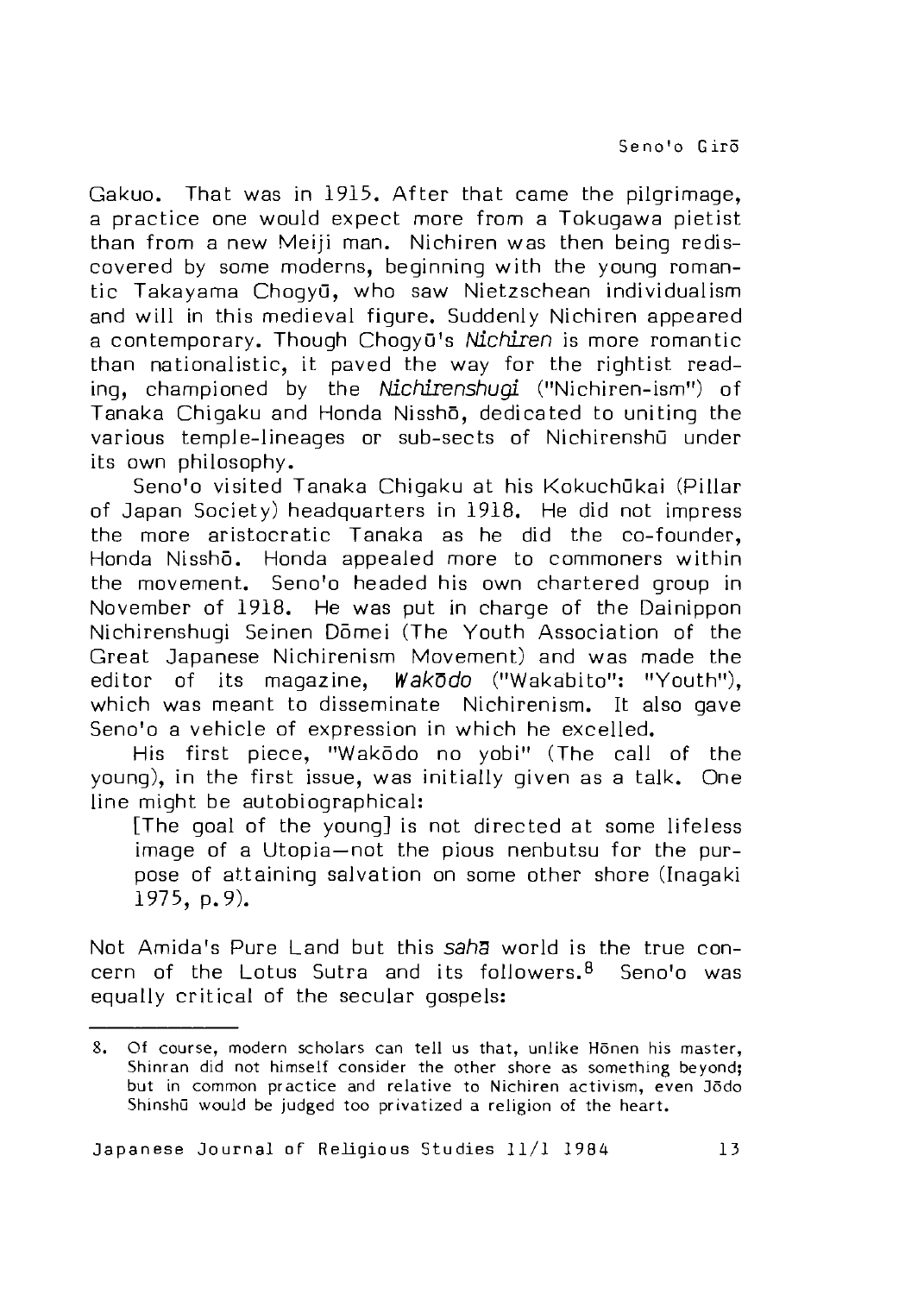Recently there have been those who speak for communism, socialism and [other forms of] extremism. But Marx's dialectical materialism, which informs the flow of Western history and civilization, can never really tame the lives of men that recognize within themselves the spiritual spark (Inagaki 1975,  $p. 11b$ ).

Man does not live by bread alone, Seno'o said, so satisfying material needs would not suffice. In the same essay, Seno'o pushed aside social Darwinism and its notion of progress through conflict. Nichirenshugi was for peace and harmony, not the gross "survival for the fittest." Man is no animal. for he can shed tears at seeing another suffering. The rebellious culture of the West can never bring true peace to the world (Inagaki 1975 p.12).<sup>9</sup>

Seno'o then called on the young to be model citizens, spiritually transforming the world through chanting the title of the Lotus Sutra, fellow-bodhisattvas of Nichiren that "rose out of the earth" in defence of the Dharma.<sup>10</sup> He repeated the call Nichiren once made in his time:

[In this divine land of Japan] will be felt the power that is One and Nondual: The doctrine, bright as the sun itself, that sees the Dharma and the Nation as one. the ruler and the Buddha united, [as] the world itself becomes Japan (Inagaki 1975, p. 14b).

Nichiren made that kind of statement in an age of faith, in a world defined by the sacred Mt. Sumeru cosmography. It

<sup>9.</sup> In another article (1923) he contrasted the analytical West and the synthetic East. Similar to Inoue Enry5, who initiated such grand comparisons, Seno'o looked to the Tendai mystery of the "Three thousand worlds in perfect interpenetration" (cosmic holism) for his model of international harmony. Inagaki 1975, p. *2k* b.

<sup>10.</sup> Inagaki 1975, pp. 13b-14a. The reference is to the host of Mahayana bodhisattvas that the Buddha predicted would rise "in the East" (primary direction in Indian cosmography; Nichiren took this to mean Japan) in the last days (mappo) to uphold the Dharma under a leader Visitacarita (superior conduct: Japanese *JOgyD*) in whom Nichiren saw himself.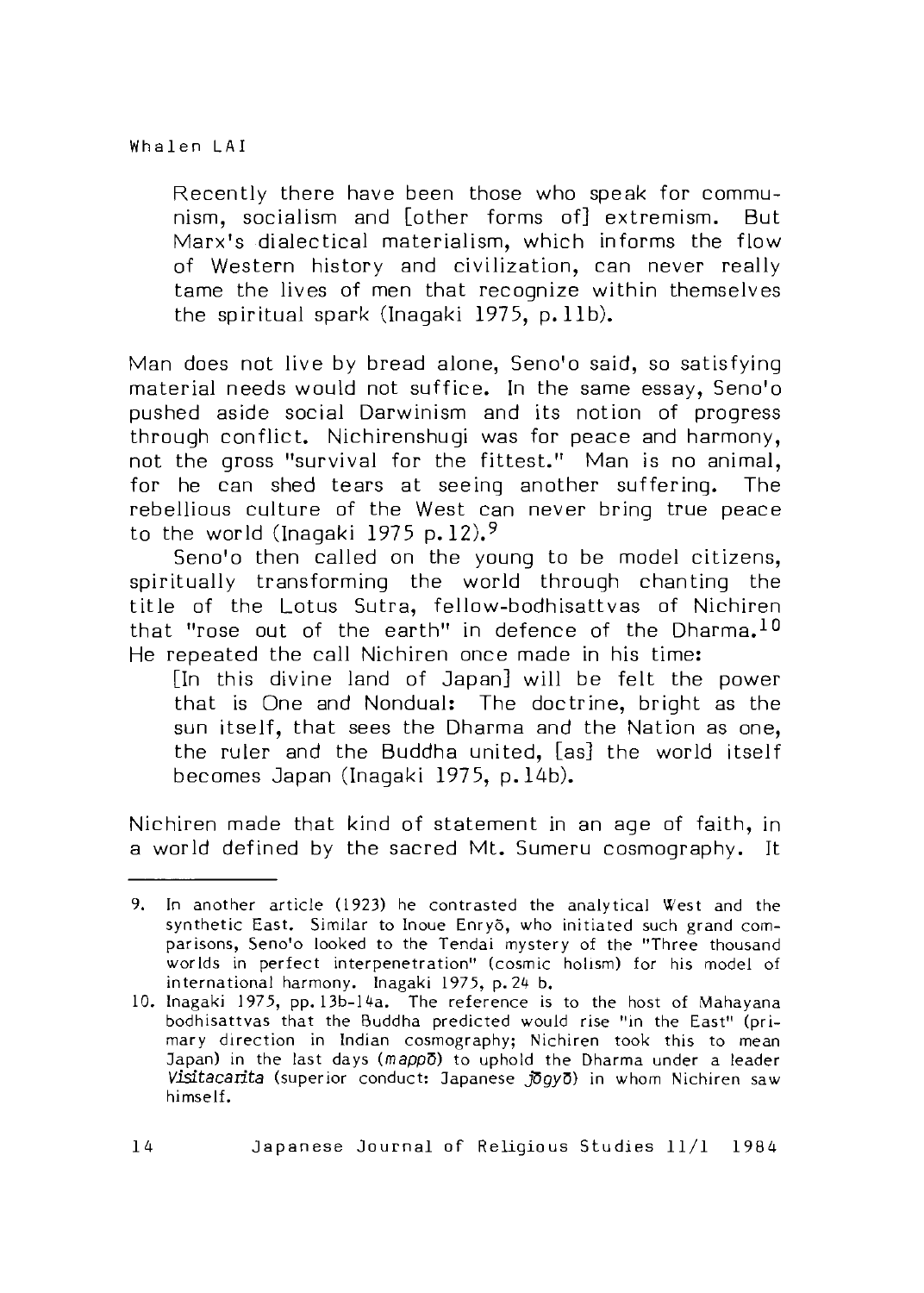was the utterance of one who hoped to see Japan become the *axis mundi* of spirituality. Adopted now into a secular twentieth century, the same lines might carry very different socio-political implications.

The question is now how the Dharma may serve Japan in a family of nations, or whether Japan should be the instrum ent to or servant of the Lotus Gospel. Seno'o rejected the latter universalism and sided with the pragmatic particularism of Honda. Nichiren is the pillar of the State *(kokuchū)*. People who cannot take pride in their own nation are handicapped in mind and morality. They miss the higher understanding of what constitutes [corporate] humanity (Inagaki 1975, p.13a). Seno'o crafted his argument well:

This is not to say [that we] deny the selfsameness of all things and the single taste [uniformity] of all phenomena. This is not to deny that all men in the Four Seas are brothers, or that one should not love one's enemy. But flowers are red and willows are green. [Each thing has its own particularity.] If one does not understand such natural distinctions that are just as hard and fast, or if one cannot recognize the degree of familiarity in fellowship based on kind, there would never be a [world] culture of true peace and order (Inagaki 1975, p.13a).

We should know not what is said here but what might be implied.

The call to patriotism *(alkoku)* was then common to liberals as well as conservatives. It was a natural response at a time when Japan was still a fledgling on the world scene. The emphasis on the particular has also been characteristic of Tendai thought even during the very insular Heian period. The sentiments do not deviate from tradition.

Nonetheless, Seno'o was here following Honda, his teacher and sponsor. Honda's reading of Nichiren's *Rissho ankokuron* (Establishing the right and pacifying the nation)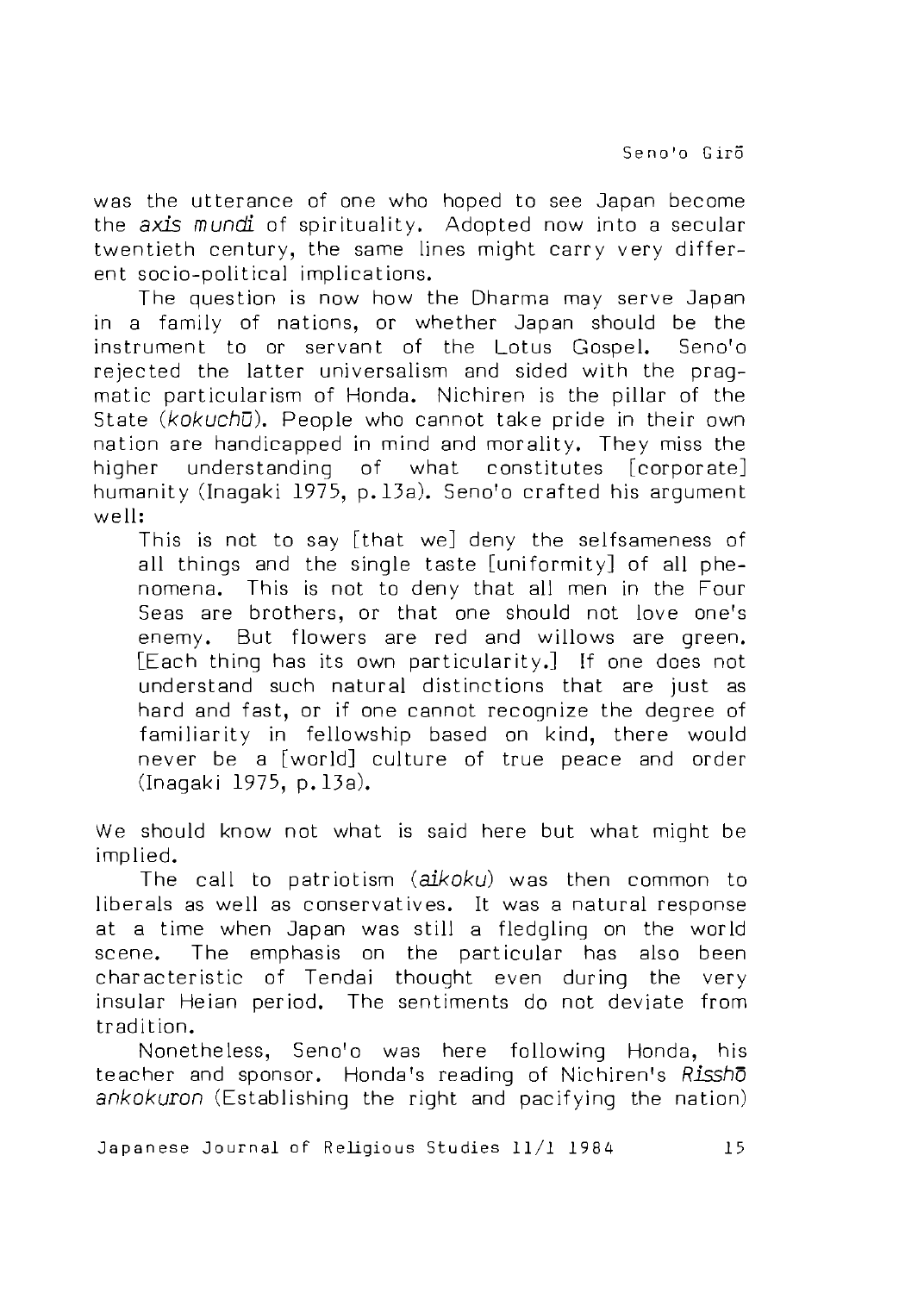Whalen | AI

was unique; it is that the security of the nation's wellbeing should precede the establishment of the true.<sup>11</sup> The pragmatics of national security have precedence over all else.

It is in light of that that one should read Seno'o's call. Recalling Nichiren's lamentation that "Nothing in life of importance is as important *[taisetsu* or 'as painful'] as the loss of one's country," he shouted tearfully, it is said: "For the sake of this ancestral land! For the motherland... to action! In all sincerity, to action!... For the sake of the Dharma, for the sake of this ancestral land, advance! Across the first, the second, the third battle front... onward!"<sup>12</sup> Following Honda, he gave this justification:

The country prospers by reliance upon the Dharma. The Dharma is treasured because of man. If the country is destroyed, and its people perish with it, who is there to honor the Buddha? Who would then take refuge in the Dharma? Therefore pray first for the welfare of the nsition and [then] for the establishing of the Dharma (Inagaki 1975, p. 15).

Later we will see how Seno'o reversed himself and qave perhaps a more proper citation and interpretation of Nichiren on the same issues.

As the editor of *Wakodo*, Seno'o was at first only a mouthpiece to a cause he had joined. In that capacity he inducted his young readers into the new Nichiren revival. He offered them a summary of Nichirenism *(Nichirenshugi daikan;* Inagaki 1975, pp. 60-81). More revealing of his function is a similarly titled piece, however, a 1924 essay called *Hiei naru Nichirenshugi* ("Nichirenism made easy"; Inagaki 1975, pp. 31-49). In three installments and set in the format of a conversation between a spokesman for Nichirenshugi, a student and a businessman, it really served to

<sup>11.</sup> On this, see Tokoro 1965, p.133 and following.

<sup>12.</sup> Inagaki 1975, p. 15 and p. 20. This speech was apparently delivered very emotionally ("with tears").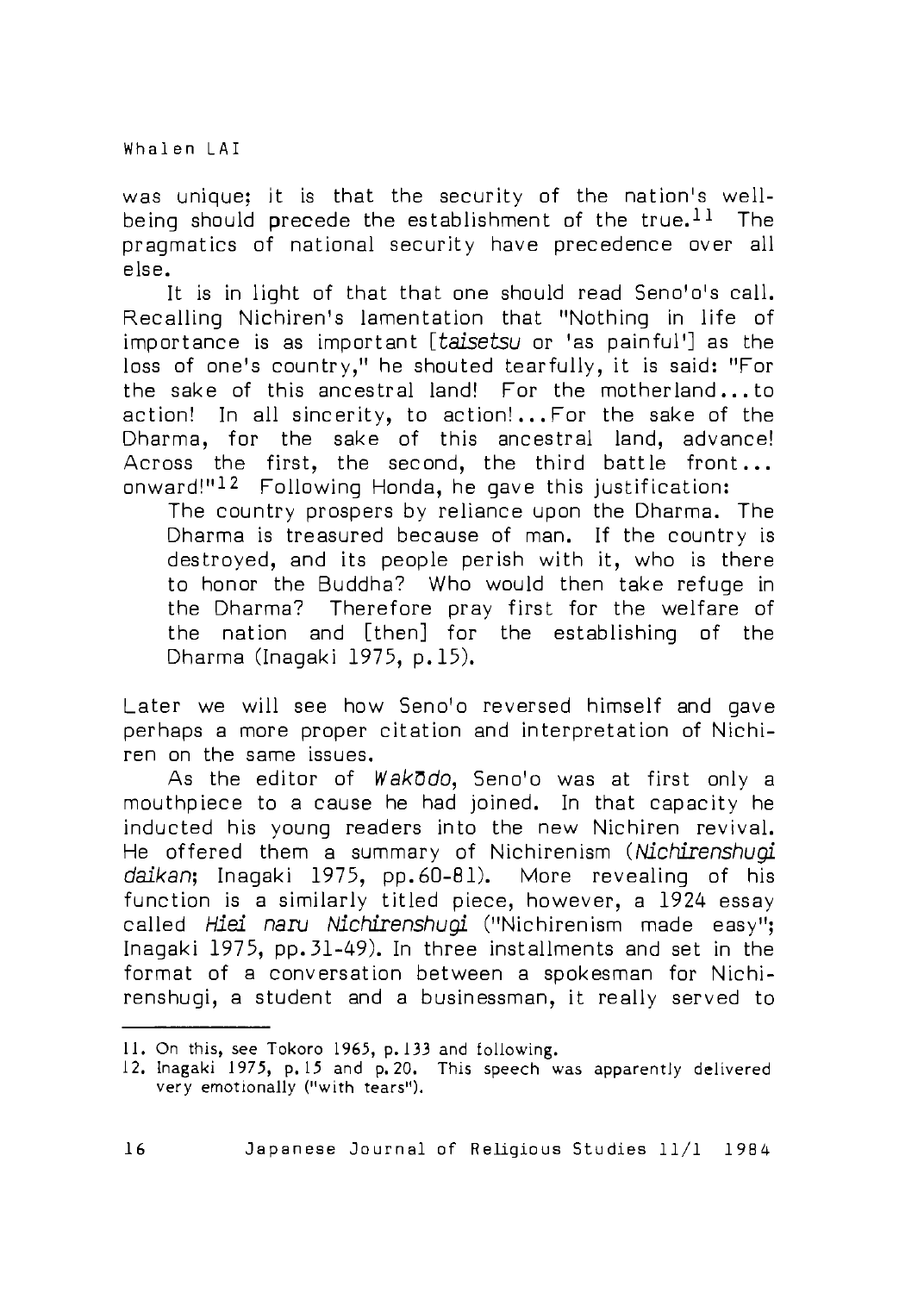induct young students and future workers into the business world awaiting them. There is of course the usual standard Tendai holistic metaphysics again.<sup>13</sup>

The old harmonism paints a rosy picture; there is no basis to consider any real conflict.  $1^4$  The problem of disharmony is easily swept away by a juggling of dialectical  $neq$  negations.<sup>15</sup> The spokesman for Nichirenshugi tapped that harmonism to support paternalistic capitalism. There will be loyal worker-students under kindly businessmen management. In the somewhat optimistic conclusion on "Career and ideal," he depicted the employer sharing some of his wealth voluntarily, in compassion for his workers and for the good of society. Henry Ford was held up as the model, being  $enamored$  as the diligent auto mechanic himself freely investing his well-earned money into the business in order to build a better car for all concerned (Inagaki 1975, p. 48b). It is a picture that Seno'o would find later mocked by reality.

The early Seno'o thus accepted the status quo and hoped only for limited benevolence and reform from above. Although we read in the same essay how his heart clearly went out to the hard-pressed, toiling coal-miners he reported seeing in Korea, at this stage he could only intellectualize away such suffering as the nature of reality. Sa $ms\overline{a}ra$  (rebirth) is what he called with some resignation the *shin obi no kuni* the land wherein one bears up to unavoidable pain. The antidote is Faith (anjin: a mind pacified). It is the power that one draws upon from within one's own

- 13. This has been the backbone of Nichiren philosophy since the *shDgaku* (sectarian learning) days of the Tokugawa period. Modern Nichirenshugi still falls back on it for a vision of the ideal world.
- 14. It is in Weberian terms more this-worldly mystical than this-worldly ascetic. It effects more tension-reducing than personal predicament demanding rational control.
- 15. For example, in the section dealing with human nature, instead of setting up a minimal disjunction between the real evil and the ideal good, Seno'o pondered in typical Tendai-Madhyamika style over whether human nature is good or evil—and then proceeded to absolve the unreal duality through a "neither and both" and "more" dialectic; see pp. 37-43. Compare his more realistic approach to social evil and his attempt to make amends later.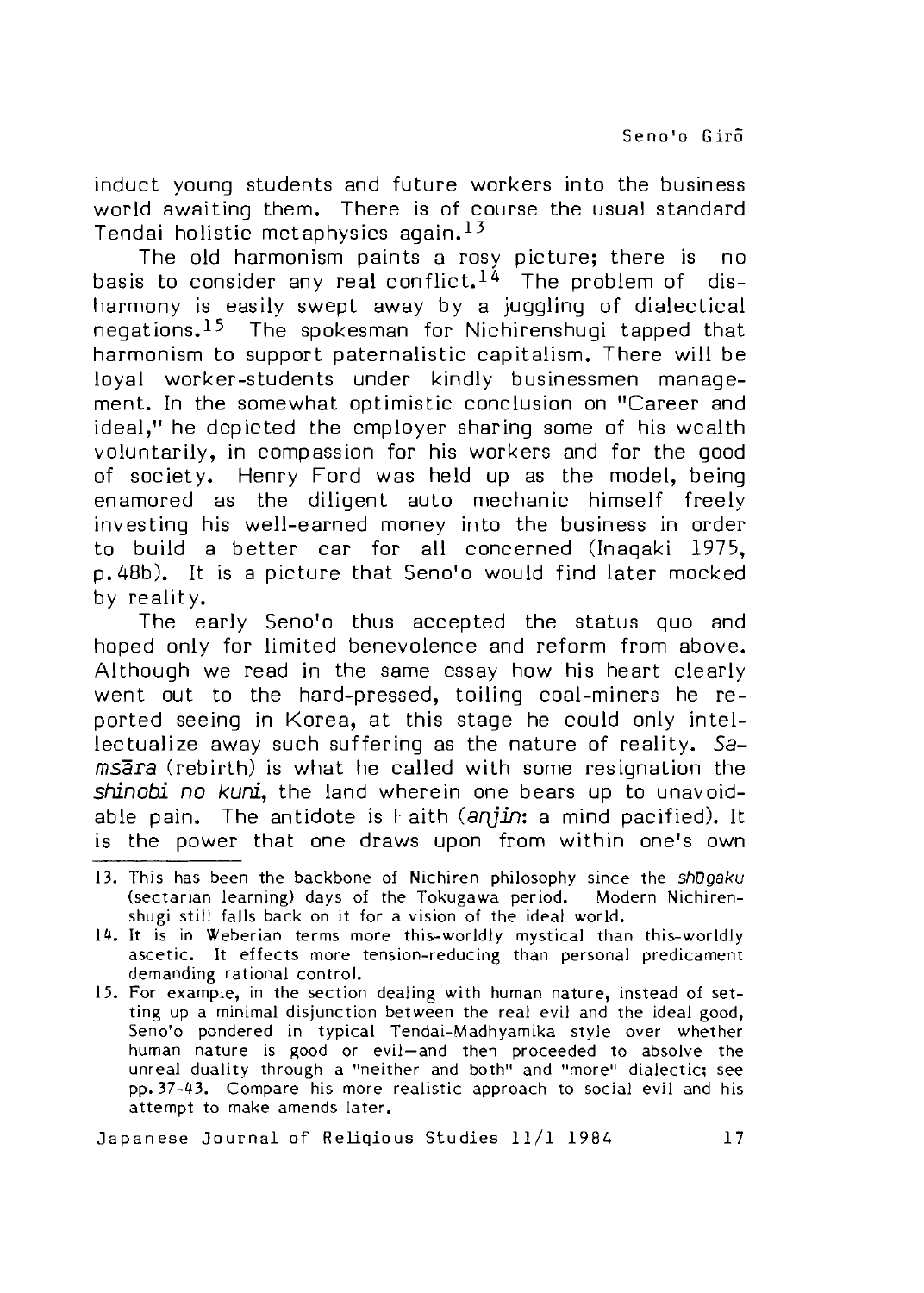inner resources so as to find joy in the midst of suffering. "Green hills," he recast a poetic Chinese phrase, "are wherever man [i.e., wherever one's heart] is." The religious initiate would see, by way of the same Tendai notion of the coincidence of opposites, how this *S3ha* w orld is somehow instantaneously also the sublime Pure Land of Quiescence and Light.  $16$  Such cruel comfort to the suffering miners a Marxist would recognize as the opiate of philosophic Idealism. In the present case, it happens to be the yogic indifference Nichiren realized in his darkest hours:

In suffering awake to [the nature of] suffering; in joy rejoice. Realizing both suffering and joy as they truly are (tathata), chant truthfully the Lotus' 'namu myōhō rengekyo' (Inagaki 1975, p. 48b).

Seno'o's reeding of the tredition was not incorrect. For centuries Mahayana idealism has sought to resolve any seeming unpleasantness between the Ideal and the Real by way of the Two Truths theory. There is paramartha, the highest truth of universal oneness and harmony, and there is *samvrti-satya,* the mundane truth of particular sufferings and pain. Both are real; both are empty; and both somehow are nondual. Seno'o restored them to the same logic —what later he would fault as the fallacy of "conceptualism ." In w hat seems to be a novel if apologetic reading of *hongaku* ("original enlightenment") and *shigaku* ("incipient enlightenment")—a basic dictum taken from the A wakening of faith in Mahayana-Seno'o justified the suchness of mundane existence, the *de facto* social reality thus: From this point of view, religion is on the one hand that which delivers man from pain and sorrow and on the other hand permits the contemplation of that which gives [us true] joy. This is the doctrine of *hongaku* 

<sup>16.</sup> This is the highest of the Four Pure Lands in Tendai classification; it is not to be confused with ShinshQ's pietistic Amida's Pure Land —the lowest of the four in Tendai schematics.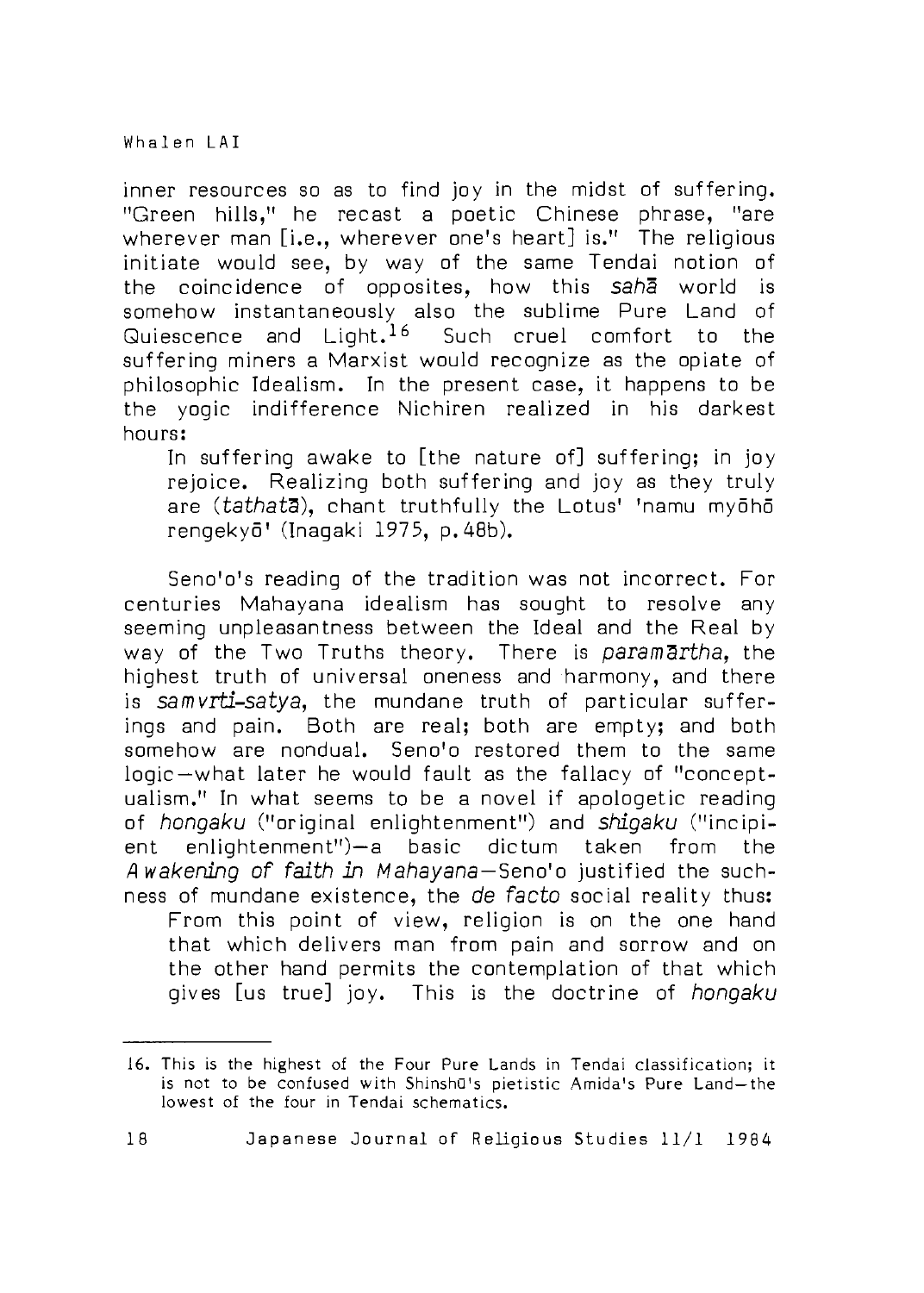[which refers to the higher mode] of intuiting the Real Nature *(jisso)* of all things most thoroughly [i.e. in their holistic perfect interpenetration] and of *shigaku* [which refers to the weaker] teaching aimed at alleviating suffering and providing [the antidote of] joy (Inagaki 1973, p. 33 f)\_

In other words, real suffering is handled under the more Hinayanist incipiency of enlightenment which would point ahead to the higher, more Mahayanist recognition of innate harmony. Then Buddhahood of self and all would blend into the one mind in the here and now. Translated into practical terms, this means that the Korean miners should bear their particular suffering in noble silence while others more fortunate might speculate on universal harmony. All the vision of higher egalitarianism *(byDdd:* selfsameness) in the *paramartha* of the One Mind could not or rather would not reach out to change the inequities of the samvrti givens. The philosopher has indeed well understood what reality (*dharm ata*) is. He has just not sought to change it for the better.

In that same year Seno'o showed signs of uneasiness with this stand. Having known physical suffering himself, he demonstrated a capacity not only to empathize with others' suffering but also in suffering to reflect on its causes. Compared with the generally rather proud, uncritical and extroverted Nichirenshugi ideologues, he added now his own introverted "self-examination" *(hansel).* This may or may not have a Shinran-esque touch to it.<sup>17</sup>

The American Congress had just passed a law discrim-

<sup>17.</sup> Like his use of anjin earlier-a term more natural to Rennyo's (Shinshū) philosophy-his present call to *hansei* (turn inward and query) might have been drawn from his own prior Shinshu background. It is not that this element is absent in Nichiren himself. Nichiren did see in his own suffering a just desert he inferred of his own eviJ past, but Nichiren would at the same time be assured of his mission. Henceforth, he would demand others (or the nation) to "mend their ways."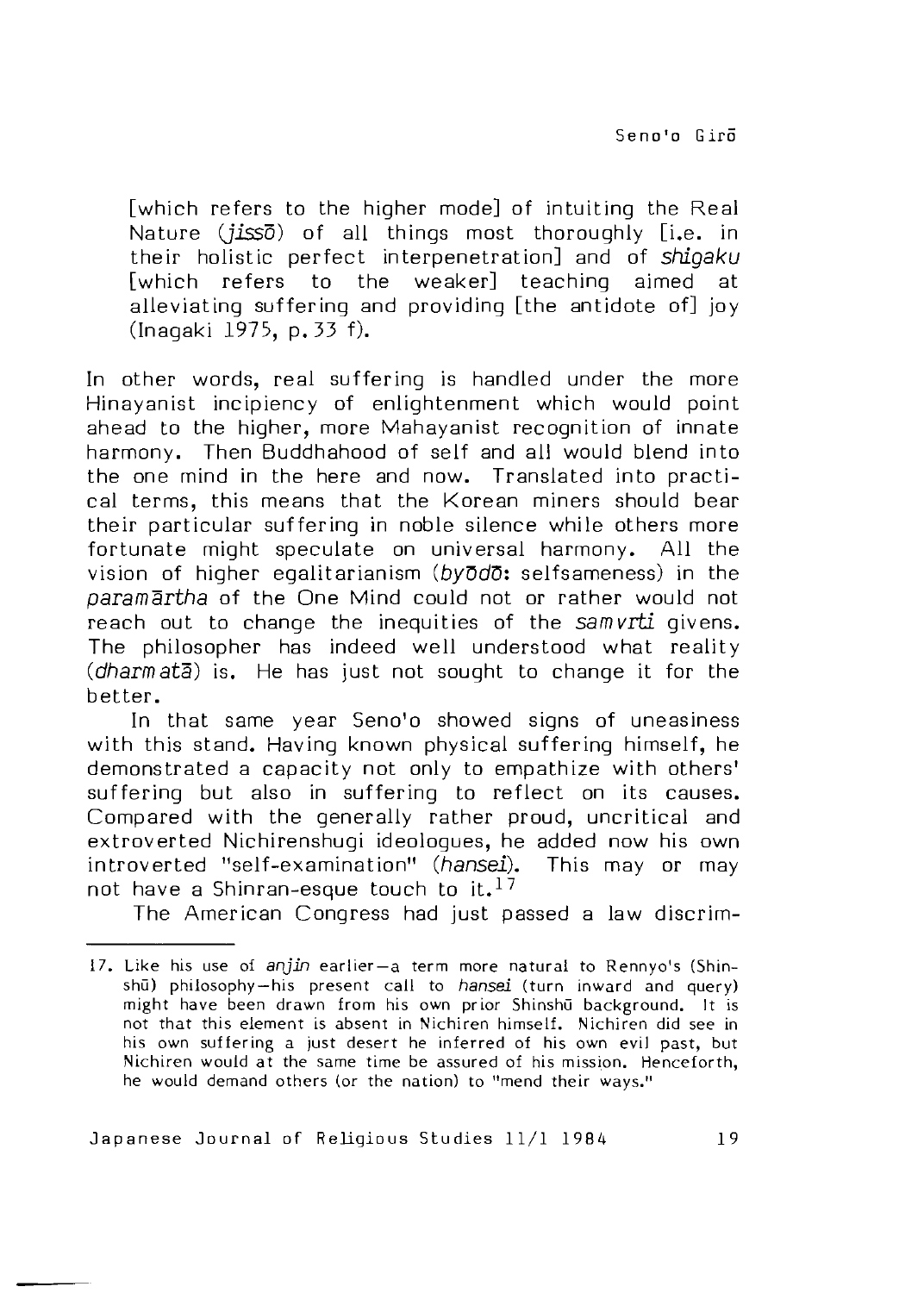inating against Japanese immigrants to the United States. In reaction to the news, native tempers ran high. There was widespread protest and indignation as well as talks of retaliation, from rallies aimed at boycotting American films, through harassing missionaries to intimation of taking stronger actions. In a very different tone, in *Nichibei mondai to Nichirenshugi* ("Japan-American problems and Nichirenism"; Inagaki 1975 pp. 50-59), Seno'o preached calm resolve. He cautioned against any military action seeking only personal gain. He looked to Gandhi and appealed to a higher righteousness and justice as the means of settling disputes and inspiring international cooperation. Recalling Nichiren's uncommon reaction to the Mongolian invasion, he regarded the present injustice as an occasion to reflect on Japan's own unjust discrimination against the Koreans, her unkind remarks against the Chinese and her abuse of burakumin ("outcasts"; Inagaki 1975, p.56b). In demanding his readers to undergo hansei, Seno'o demonstrated that prophetic self-criticism he saw in his model, Nichiren:

The Great Sage Nichiren prophesied the Mongolian invasion and put his own life on the line by petitioning the Hōjō rulers. The threat of a barbaric invasion was the cause for him to reflect upon whether his own people had not turned away from truth and followed evil instead. [Only then] would he look forward to a revitalization of the spirit of the nation and to its living up to a higher end (Inagaki 1975, p. 58a).

Similar to the prophet Isaiah's reaction to the pending destruction of the Temple, Nichiren-as Seno'o now chose to underline-perceived the Mongolian threat as chastisement of an unfaith ful nation. Thrice Nichiren petitioned the Hojo rulers, retiring only after he was unheeded-following Confucian dictum that imperial councils should withdraw in deference at that point. Now in 1924, in response to a crisis facing Japanese netionels in the United States, Seno'o called also first for a self-examination and then only upon that for a renewed faith in the Lotus Sutra and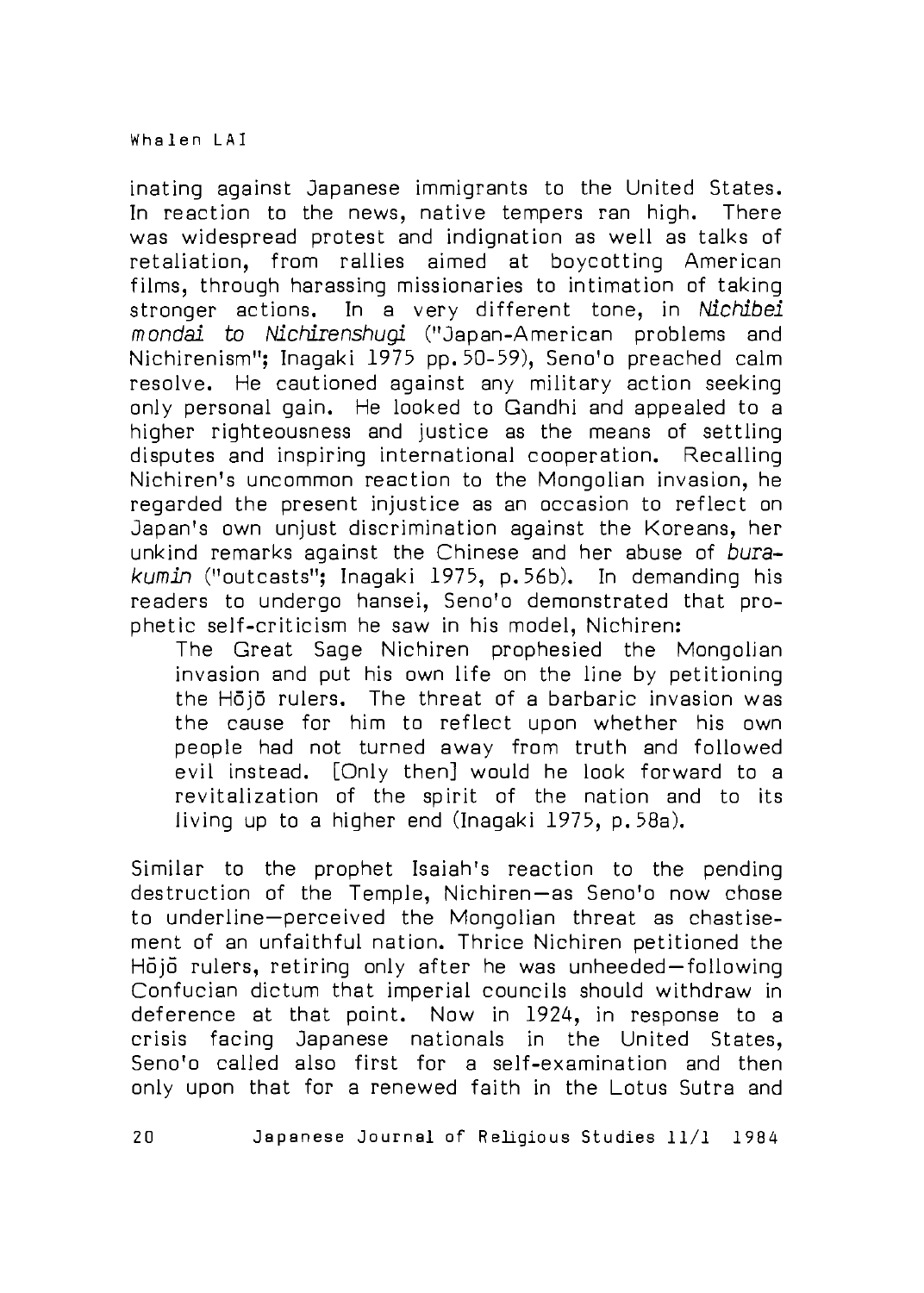in Nichiren's leadership:

The people of the small Mongolian nation [sic] are being sent to the great Japanese empire....  $[And]$ Nichiren is the foremost of the bodhisattvas of the Lotus Sutra to carry out his [superior] deeds, the great general that can turn back the Mongols (Inagaki 1975, p. 58b, emphasis added).

For someone who had earlier placed the security of the nation above even the righteousness of the Dharma, this is a significant turnaround. Instead of drawing on Nichiren's more "proto-nationalistic" remarks.<sup>18</sup> Seno'o recalled his prior commitment to the universal Dharma. Given this, it is only inevitable then that Seno'o would one day part company with his teacher and patron, Honda. For Seno'o, *rissho* (i.e., Dharma) would ultimately have to have precedence over *ankoku* (i.e., State). The nation is the servant of truth, not vice versa.

Two years later (1926), in an essay addressing specifically that topic "Rissho ankoku no gendaiteki igi" ("The modern meaning in establishing the right and pacifying the state"; Inagaki 1975, pp. 82-85), Seno'o, while still proud of Japan's Lotus mission, warned of inordinate pride. Similar presumptuousness had brought only disaster to others. The  $r$ eference is to the Israelites but the real target was his own countrymen:

It would appear that in looking over the history of the world, the following impression is not incorrect. Namely that there is a big division, like day and night, between those who take the proper moderate pride in their nation [kuni jiman, "national self-satisfaction"] and those who do not. A good example of dogmatic pride is the Jewish perception of themselves as the people of

<sup>18.</sup> Those cited earlier were made in acceptance of an unfaithful nation brought to its knees by divine chastisement. Only so, in regret, did Nichiren mourn the "painful loss of a nation" and of a people entrusted to uphold the Dharma.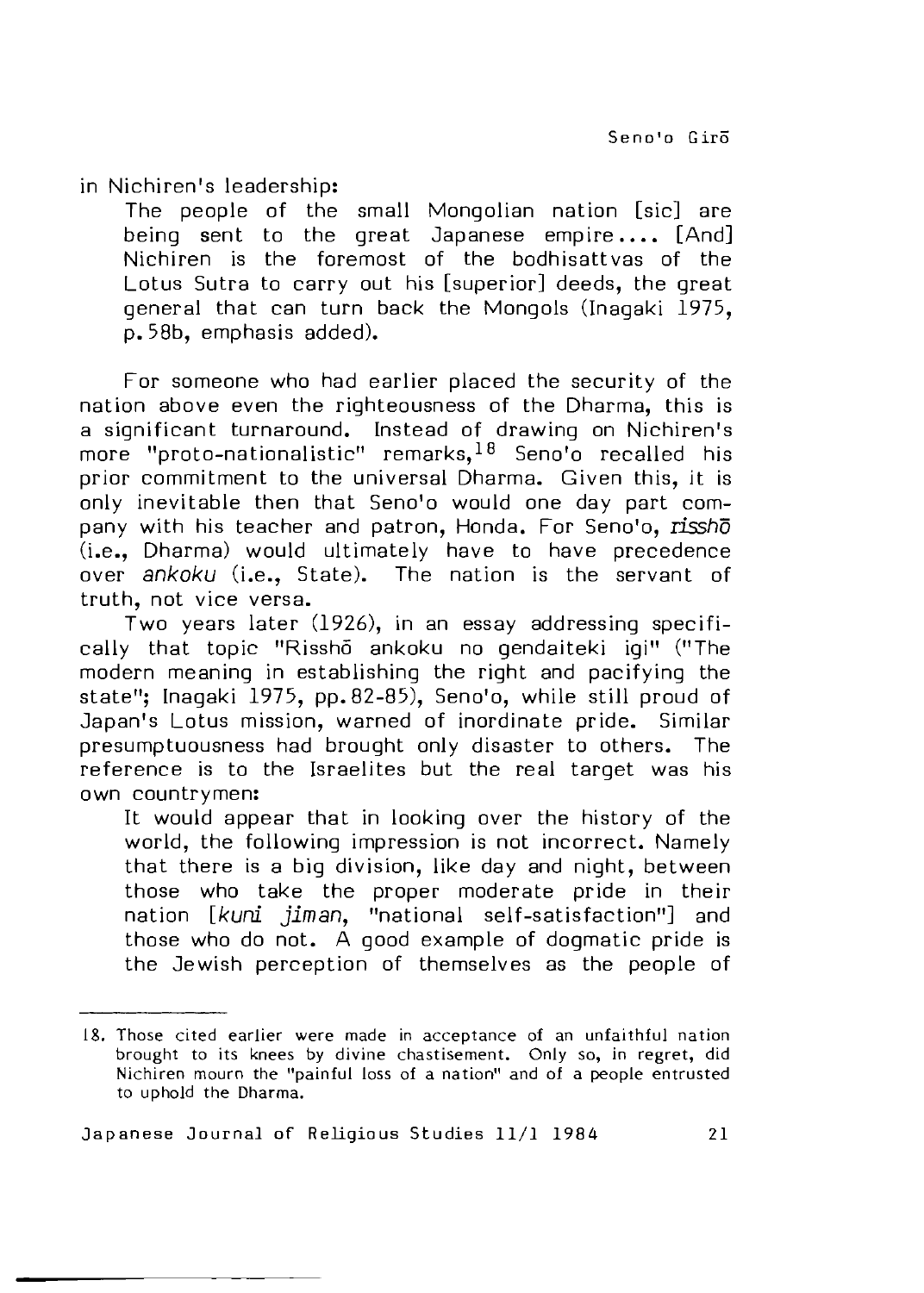God. The cause for their downfall and their misfortune of being so despised lies right there. And that we should not forget (Inagaki 1975, p.82b).

A humanist totally indifferent to questions of race (Korean, Chinese), Seno'o was no anti-Semite. He was only repeating a then commonly held opinion taught even by Christian missionaries. At a time of growing nationalism in Japan, which took the form of a fervent belief that Japan was indeed descended from the gods, Seno'o's internationalism was pushing him toward a showdown with his sponsors.

One senses that Seno'o could no longer overlook the disjunctions between pneumatic harmony and social injustices, between the duty to Dharma and pride in nationhood. This is a discrepancy he probably saw first in himself. Inw ardly he recognized that he himself was sin-ridden, and externally he saw much that was ugly (Inagaki 1975, p.82a). Compare this confessional sense of sin with his prior in tellectualization of human nature as being Both/Neither Good/Evil and we see the much more personal side of this thinker. It is not that he renounced Tendai harmonism. Far from it. He still would say:

On the one hand, even as my self is full of sin, to strive for uncovering that potential for Buddhahood or the perfection of my humanity; and likewise, on the other hand, to discover the possibility of bringing the nation itself in accord with Truth. Then as a follower of Nichiren [to spread the peace to the world] (Inagaki 1975, p. 82a).

Henceforth ideal harmonism and equality is to be realized through rational, deliberate transformation of the given reality. Guiding both, however, is the prerequisite of moral introspection, the hansei of self or reality against the Absolute. Repeatedly he would return to this life of selfexamination:

Religion is the highest truth *[paramartha]* of the spiritual life. The spiritual life is the life of perpetual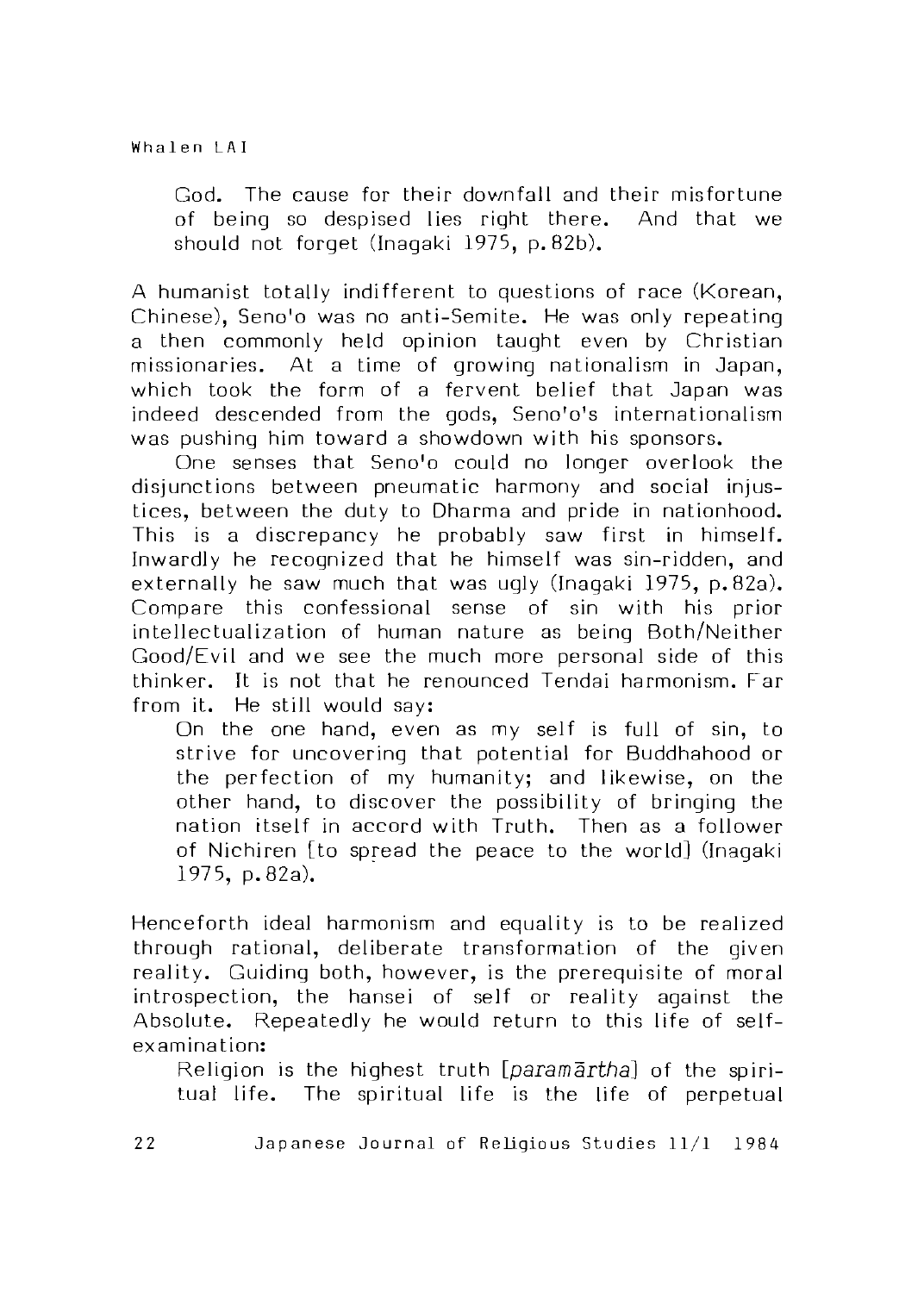Seno'o Giro

self-remonstration [hansei] in direct confrontation with the Absolute. The same it is with the state. By way of reflecting upon the rights and wrongs of one's nation. the real nature of the right and righteous state might then slowly evolve (Inagaki 1975, p. 84a).

In the next period, that rectification of the state would take even more concrete form.

1928-1930: Beyond Nichirenism to Prophetic Critique. The Taisho era is associated with democracy and Seno'o was caught up no less in some of its liberal currents. Though versed in traditional *shugaku* scholastics he was also being influenced by modern *shukydgaku* scholarship. In that combined expertise, he had ably defended his teacher Honda on a rather technical point as to what constitutes the *horizon* (the central object of worship) in the Nichiren tradition. In a lengthy piece, *Honzonron hihan* ("A critique of the honzon thesis"), he sided with Honda's revisionist theory that the object is the Buddha Sakyamuni and not the Saddharma of the Pundarika (Lotus Dharma) as traditionally thought (Inagaki 1975, pp. 197-220). We will return shortly to this and its impact on Seno'o own thinking.

In 1923 Seno'o had been witness to the great Tokyo  $(Kant\overline{o})$  earthquake. The natural disaster and the human tragedies touched him greatly. He also saw inhumanity, how some Koreans were made scapegoats of the misdirected frustration of his countrymen. Four years later, Seno'o recalled the lesson gleaned from that disaster in "Mujo yori  $\sin'$ ai e" ("From a sense of impermanence to faith's compassion"):

Now in retrospect, the great earthquake has brought into my awareness...the evil of self-interest and the illusory nature of all material possessions. As a mortal I became more alert than ever before to the truth of impermanence and the human aspiration for love (Inagaki 1975, pp. 197-220; quote from p. 202b).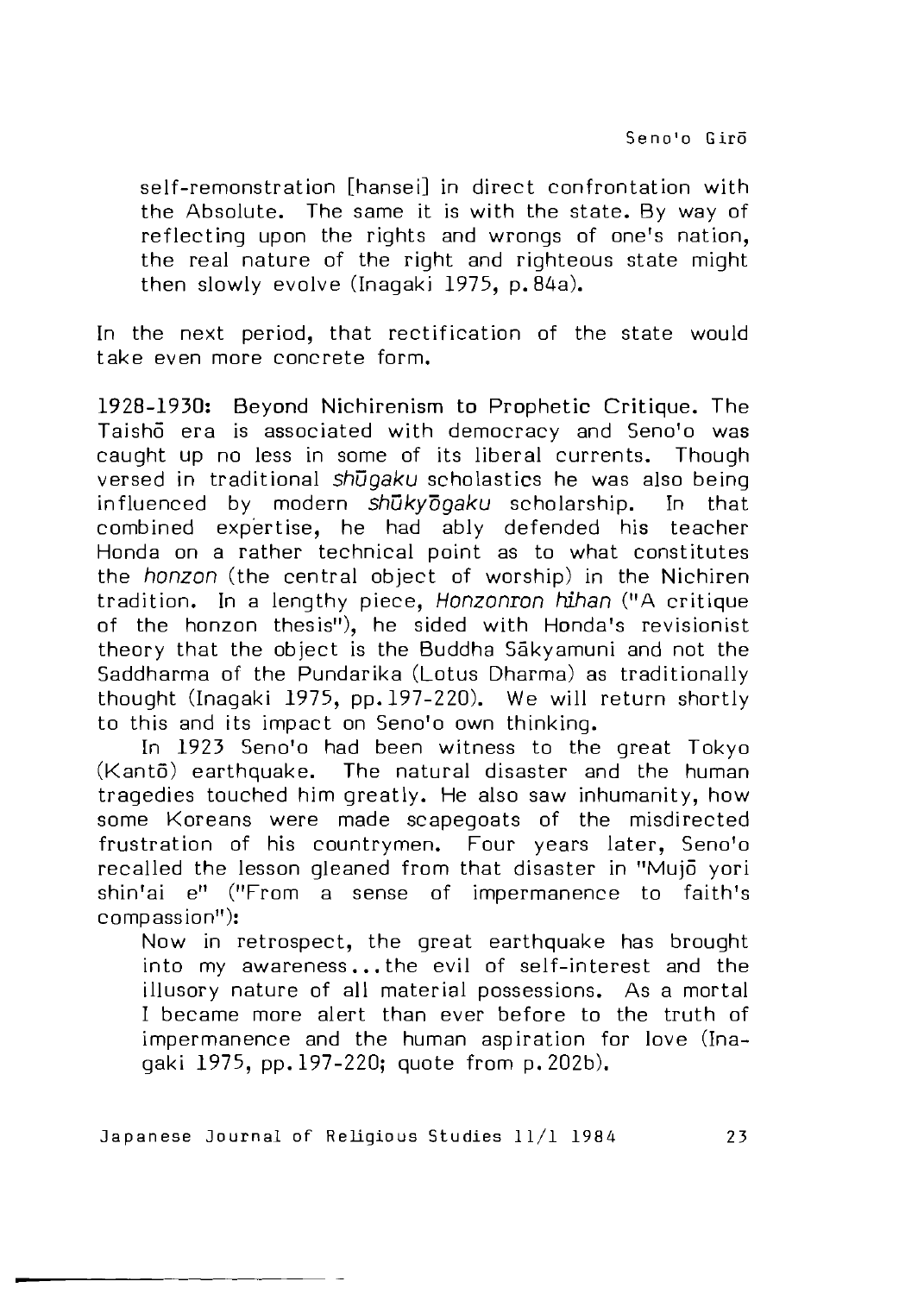Impermanence was something the Buddha saw. That it took a human disaster to remind Seno'o of this basic truth may be in part due to the Tendai reversal of that doctrine. There was a certain confidence in Tendai in a higher permanent essence (Buddha-nature) which was considered the Mahayanist antidote to the Hinayanist obsession with the phenomenal and the transient.<sup>19</sup> Nichiren's mandalic telescoping of the Three Times (past, present, future) into the eternity of each moment may also help to obscure the more immediate sense of  $mu\bar{D}$ . Friendliness and compassion likewise have been basic Buddhist virtues, but it is only then that Seno'o felt it should be based in selflessness (an $\delta$ tman) as an extension of faith. A subtle change of orientation, if not in content, can be seen here. Seno'o's concern now reached actively to the sufferers. The philosopher was no longer just offering formulaic harmonism from a safe distance. Wisdom was to be accompanied by warmer compassion. This change probably was influenced by a trend to return to primitive Buddhism.

This trend was a part of a modern reform of traditional ritual-bound Buddhism. Selflessness was now seen to be embodied in the *muga* (no-self) movement. The basic ten precepts (sila) had also been revived. Both had attracted a number of intellectuals who saw in such strenuous selfdenial the foundation for a new man. Converts included future Marxists. Kawakami Hajime, the translator of Karl Marx, was himself a one-time convert to this cult emphasizing highly personal, selfless service to others.

Seno'o's devotion now carried the same stamp. True service can only be inspired by no-self, impermanence and suffering. So in the essay noted above, he cited Tolstoy's sobering thesis "On state socialism and Christian socialism": that changes in social structure cannot change human nature as such. The state may, by force of law, require all

<sup>19.</sup> Chih-i in China contrasted the Hinayana "three marks of existence," namely that all things are impermanent, without self and of the nature of suffering, with the Mahayana One Real Mark, a higher and holistic permanent reality.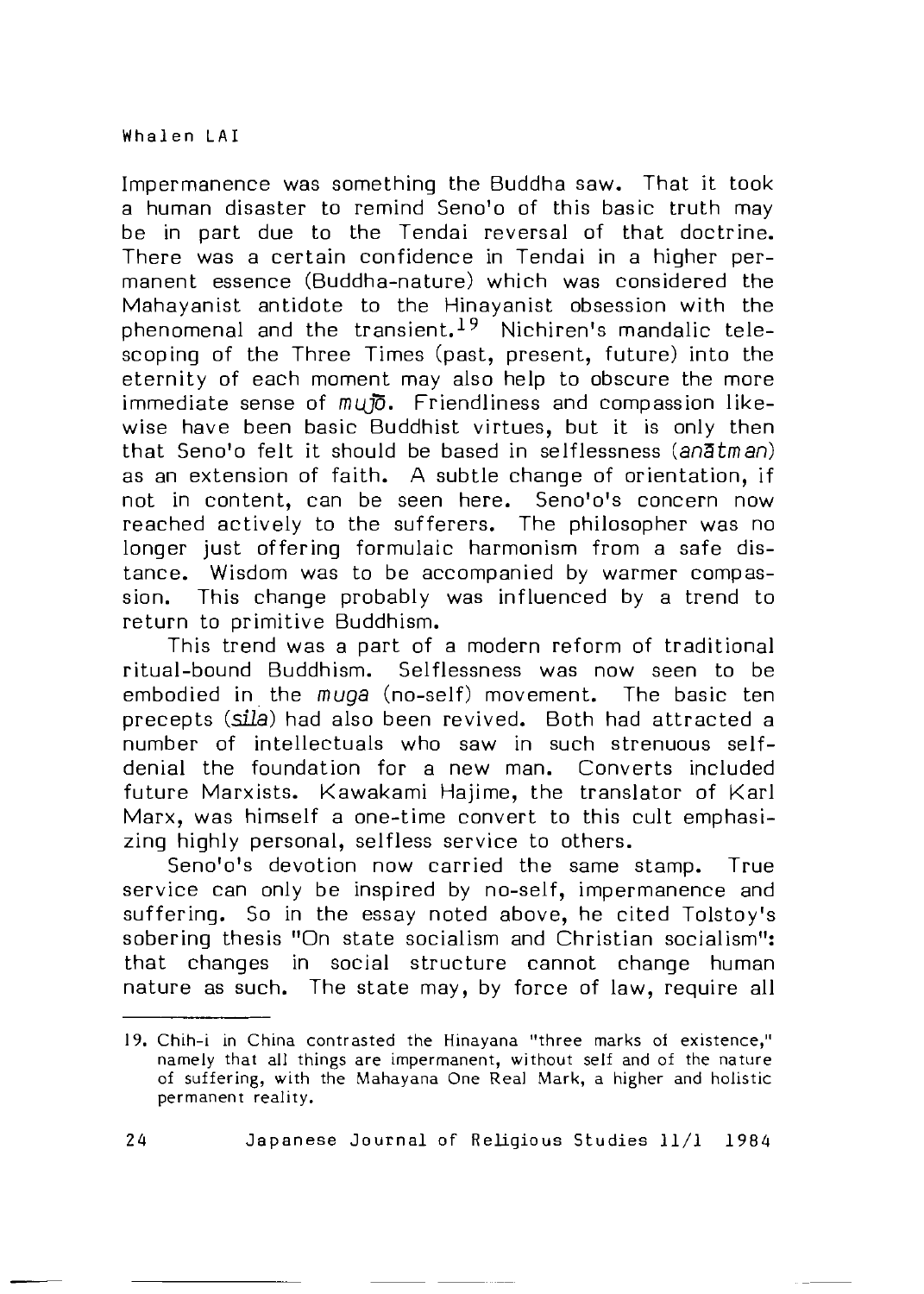men to work for a common cause, but true dedication to service cannot be so legislated. This dedication must come from the heart, as a mark of a voluntary devotion to mankind. Thus true joy is joy derived from selfless service to others, and religion has a role to play in realizing the w elfare of men (Inagaki 1975, p. 203).

Christian (or here Buddhist) socialism remained Seno'o's ideal, but at the time it probably went with his more traditional hope that the betterment of workers would come about through voluntary cooperation. He still envisaged workers dedicated to one and all under the paternalistic care of their foremen.<sup>20</sup> Perhaps there is some significance in his picking a foreman instead of the business owner as his model. The foreman is an employee working closer to the workers themselves, and Seno'o chose him because of his increasing doubts about whether the bourgeois capitalist was so readily charitable. Despite his reservations about "state socialism," Seno'o soon realized that structural changes were in order.

Two months later (1928) Seno'o penned the essay "Showa ishin" ("On the Showa restoration": Inagaki 1975 pp. 221-241). His tone had changed, but so had the times. If the Taisho era permitted dreams of democracy, then in the Showa era, fascism would grow in strength and tensions would mount between the political Left and right. On the surface this essay was a celebration of the imperial initiative. Indeed from the Taika Reform to the Meiji Restoration, as Seno'o recapitulated, the concept of "ishin" has always meant benevolent revolution from above. The ruler would work for the good of the people. Indeed Seno'o would so praise  $\overline{0}d\overline{0}$ : the Imperial Way is not the selfish will of one man but the embodiment of the spirit of the nation itself. Ruler and subject were so ideally of one mind

<sup>20.</sup> Without self-interest, worker A would work for workers B and C, and B and C would each work for the good *of* his own coworkers. A foreman who supervises 500 female workers would somehow keep their interests in mind and generously offer them better wages and health benefits. See Inagaki 1975, pp. 216-217.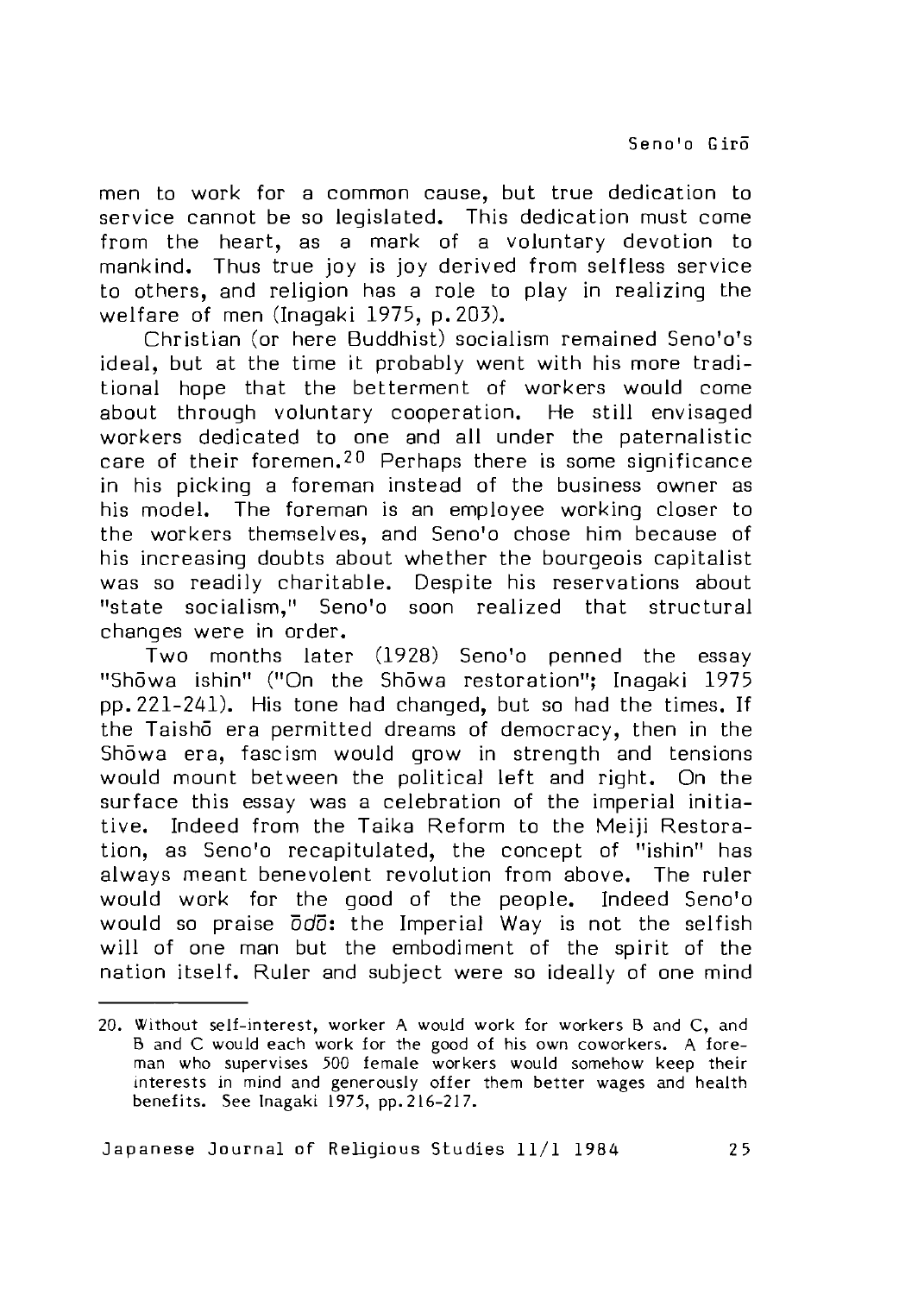that compliance to odo could not and must not be misconstrued as servitude (Inagaki 1975, p. 222b):

 $\overline{O}$ do is not the  $\overline{O}$ do of the Imperial House. It is truly the people's odo. Nay, the Imperial House is not the Imperial House as such: it is the people's Imperial House. As man protects his brain and follows his conscience, so should the people respect the people's Imperial House and obey the people's odo. This attitude should be held by all in pride (Inagaki 1975, p. 222b).

The Imperial Way is ultimately the way of its people. But it is not idolized or made into an absolute. Something else higher is.

Hansei is demanded of both the nation and its citizens. Seno'o had returned once more to this favorite topic of his. A life based on self-examination is the true way of the loyal citizen who strives to live up to the standard of the state. But then the same moral introspection is a part of the state's standards. The three Shinto standards of rule or imperial insignia are the mirror, the seal and the sword. Shintoists and rightists would make a lot of these ancient. mythic symbols of authority, but to Seno'o, they stood for the triad of hansei, humane-ness and practice. The nation reflects upon its own doings, as a mirror would, and in so doing, always acts humanely in all its dealing. This ethical reading of the "right of the state" – more the state under the judgment of the right-was supported with a sprinkling set of quotations from the *Mahaparinirvana Sutra* and Nichiren, as well as Emperors Jimmu and Meiji themselves (Inagaki 1975, pp. 224-227). The ruler and the people are somehow answerable to the higher norms.

Seno'o set up that ideal structure for a specific purpose, namely, in defense of the right of the workers to organize themselves. Political parties, Seno'o charged, came between the king and his subjects. If this sounds ominous and almost rightist, it is not that Seno'o wanted to do away w ith constitutional democracy,. It is rather that parliament had voted then to outlaw what he regarded as a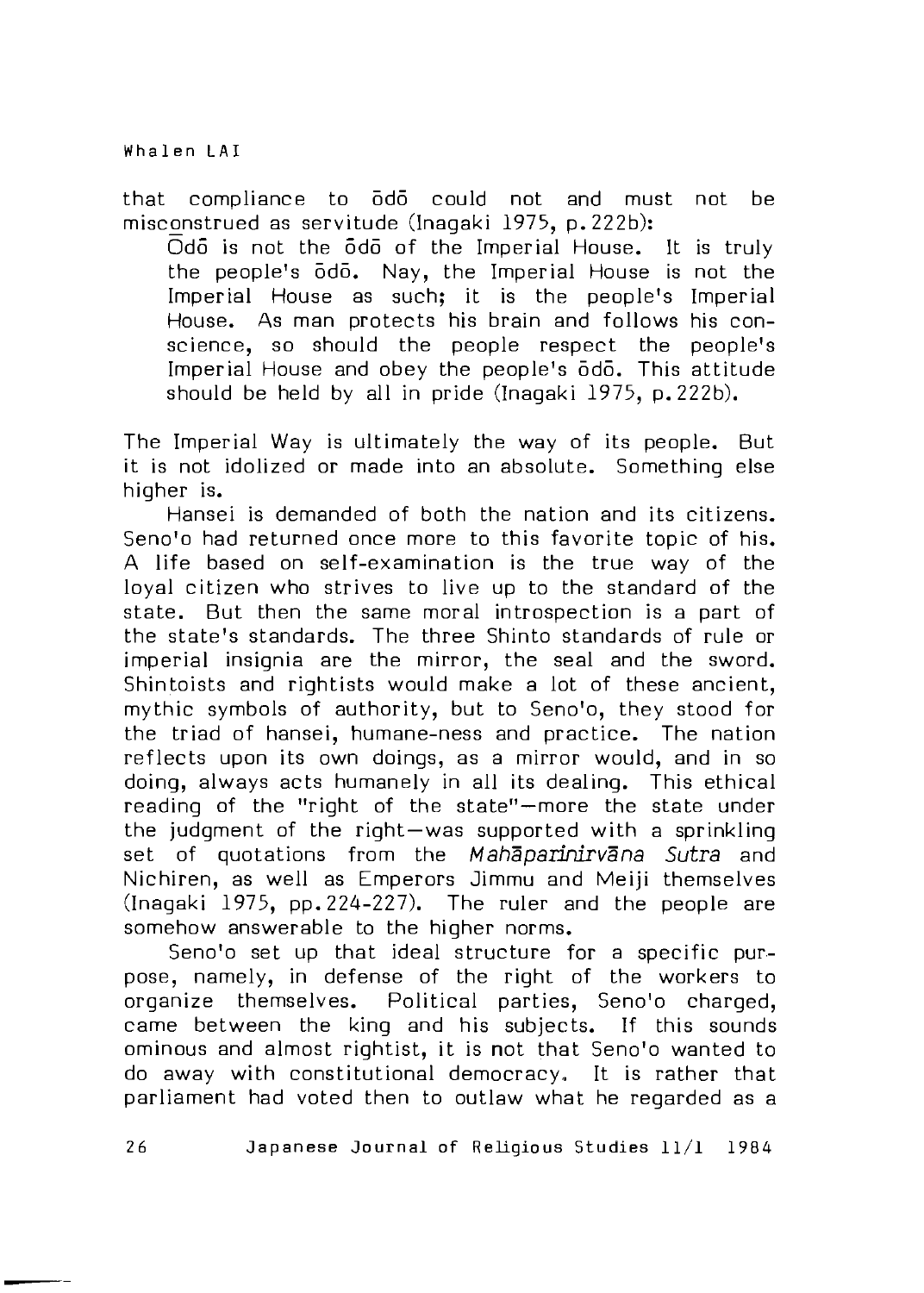"royal" way of the people, the right to organize labor. The parliament, charged Seno'o, was being manipulated by the *zaita tsu ,* the giant financial houses, to serve their private interests (Inagaki 1975, p. 227b). The "Showa Restoration" essay suddenly begins to read like a people's manifesto charging those capitalistic families with maliciously corrupting the political process. Instead of celebrating the dawn of a new age of good will, Seno'o forecast pending doom. If the imperial house did not heed the odo standards of hansei, humane-ness and power, and curb the inhumane powers of such partisan politicians it too would fall. For nothing, as Chih-i in China and Nichiren in Japan had reiterated, is ever permanent and all are liable to change. At the end of the second installment of this editorial we read:

Those who are digging the graves for Japan are not foreign enemies. They are none other than the insatiable, so-called "capitalistic" appetites of our own countrymen.<sup>21</sup>

This is a great reversal of his earlier romance with Henry Ford. The image of the paternalistic businessman contributing to the harmony of society and cosmos for the good of one and all was fading rapidly.

This change in Seno'o also reflects changes in an industrializing Japan. Though never an open advocate of violence as such, Seno'o supported the right of workers to strike. The government did not react kindly. By June of the same year, tensions flared. Communist agitators were being picked up by the police. Seno'o could see little that deserved such arrest. These were sincere, educated, youthful idealists, perfectly healthy in mind and body, wanting only to work for the good of the people. In that characterization, Seno'o probably depicted himself. He took a stand

<sup>2 1 .</sup> Inagaki 1975 p. *2kib.* Seno'o again took up the cause of the Koreans in this essay. It was to be a life-time commitment for this internationalist.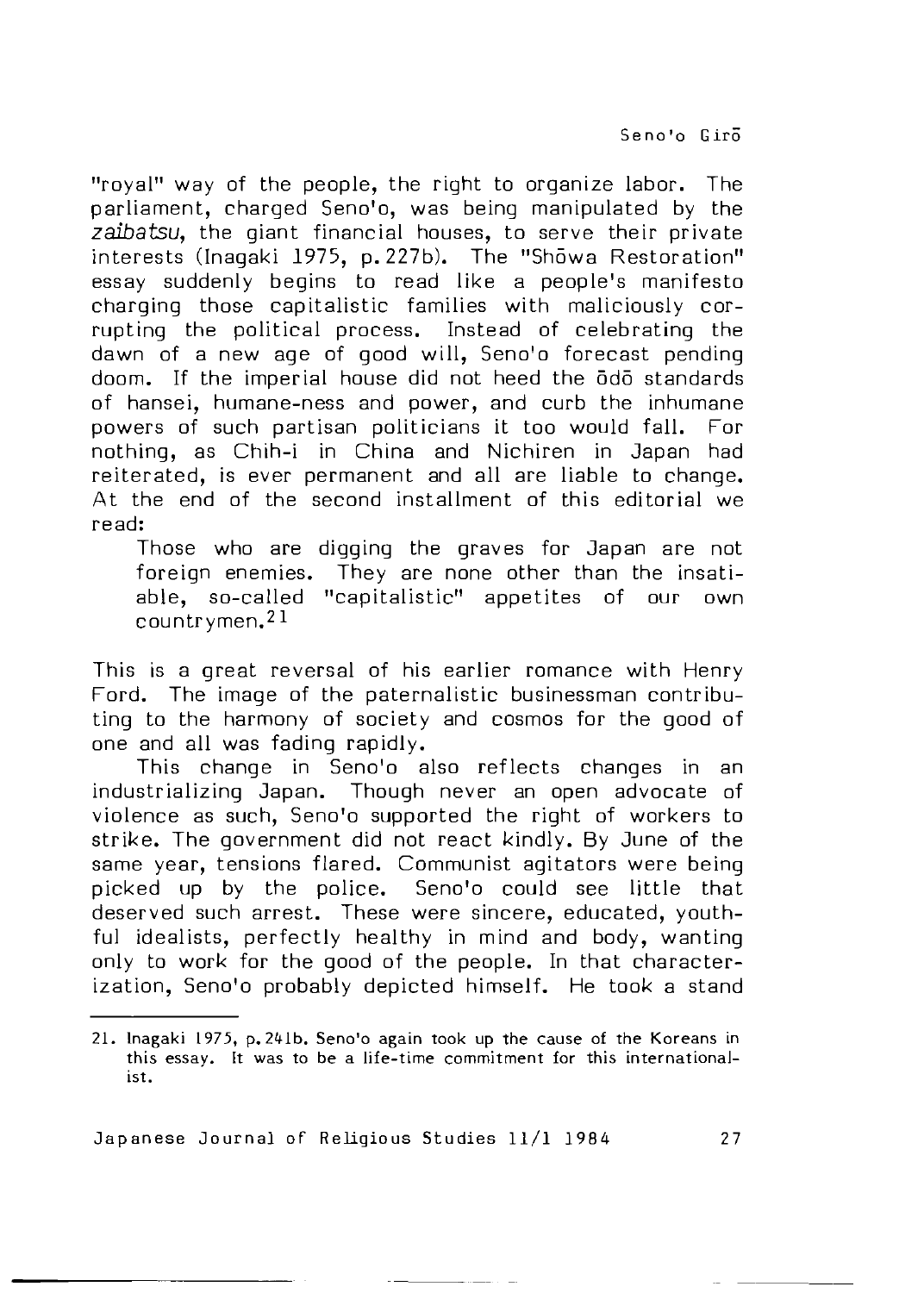in "Kyosanto jiken ni chokumen shite Ninno Hokokukyo no issetsu o yomu" ("Upon reading a section in the Nation-Protection Sutra of the Virtuous King while confronting the Communist incident"; Inagaki 1975, pp. 242-254). The *NinnDkv* $\bar{\sigma}$  (Chinese: *Jen-wano-chino*), probably compiled in China, was one of the standard trio of *hokoku* (nation-protecting) scriptures. It promises divine protection to nations but that is always predicated upon the ruler's personal faithfulness to the Dharma. Seno'o quoted a passage to remind the state that calamities such as unrest were never without cause. Hansei might find the cause within:

O King, the causes and the conditions for the destruction of the nation lie in your own karma....(Inagaki 1975, p. 242a).

Before putting these sincere leftist youths on trial, Seno'o urged the state to take a good look at its own contribution to such discontent (Inagaki 1975, p. 245b). The plank, it might turn out, could be in one's own eyes.

To show how objective factors led to the leftists' discontent. Seno'o offered a simplified Marxist analysis of the situation. The discontent was due to poverty. Poverty was brought about by the economic exploitation of the workers by the capitalists. The polarization of the rich and the poor was inevitable. (In Marx, this is the concentration of wealth in fewer and fewer hands along with the rise in number of the urban proletariat whose proximity would bring about rising self-consciousness leading to organized protest.) Given that, at a certain point the conflict would openly erupt into revolution. That industrialization had brought about much of the social distress then in Japan would probably be agreed to by many. As a Buddhist, Seno'o aligned the Marxist analysis with insights from a different source:

Turning to the teachings of the Buddha, we find that the Buddha anticipated that too. Whenever the nation is about to collapse, the people are said to suffer plague and poverty. The Buddha, who well understood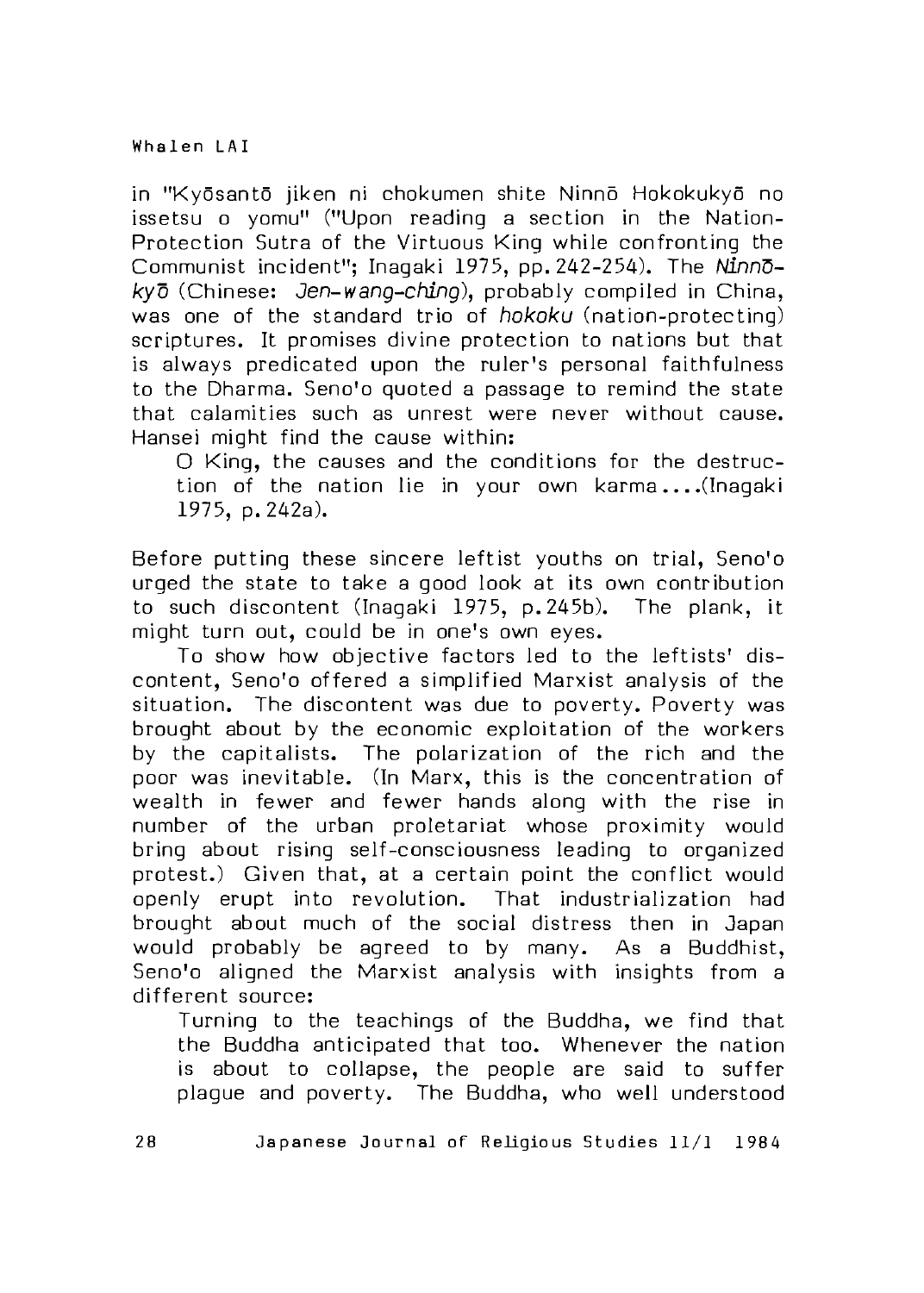human nature, is apparently correct here. From ancient times, it has always been poverty that turned mats into banners and changed bamboo sticks into spears [i.e. it forced the poor to take up arms and revolt]. This fact we should ponder well.

Even if the materialistic and anti-religious Marxist critiq ue and the humanistic historical vision *(jinkaku shikan)* of the Buddhist do not [in principle] agree, and even if they should offer rather different analyses of the [real] causes for poverty, nonetheless they do concur in seeing the [necessary] correlation between popular suffering and the rise and fall therefore of nations (Inagaki 1975, p. 256a).

The Marxist blamed the situation on uncontrolled economic exploitation of the many by a few in a system, endorsed by Adam Smith, based on private profit and a free and competitive market. The consequences of this system were that the workers lost their freedom, becoming free only to starve and to slave. The Marxists believed in taking revolutionary action. The Buddhists, however, traced the cause of suffering to cravings. In his way, the Buddha would condemn egoism and uncontrolled greed. But here liberation is gained by disowning notions of the "I" and the "mine" and practicing the "selfless communism" that was the monks' fellow ship (Inagaki 1975, p. 247). In that the two traditions concur on the ill of egoism and the need to eliminate possessiveness, the socialist and the Buddhist should find common cause in opposing the greed-ruled capitalist. And given the understandable discontent of the working class, the state should not move so violently against these labor organizers.

The Marxist/Buddhist parallel drawn here is not new. Other liberal Buddhists had also witnessed the plight of the workers and embraced socialist reforms, using similar scriptural pretexts. The Buddha's anti-caste stand, his vision of dependent origination and universal compassion had been seen by many then (and now) as harbingers of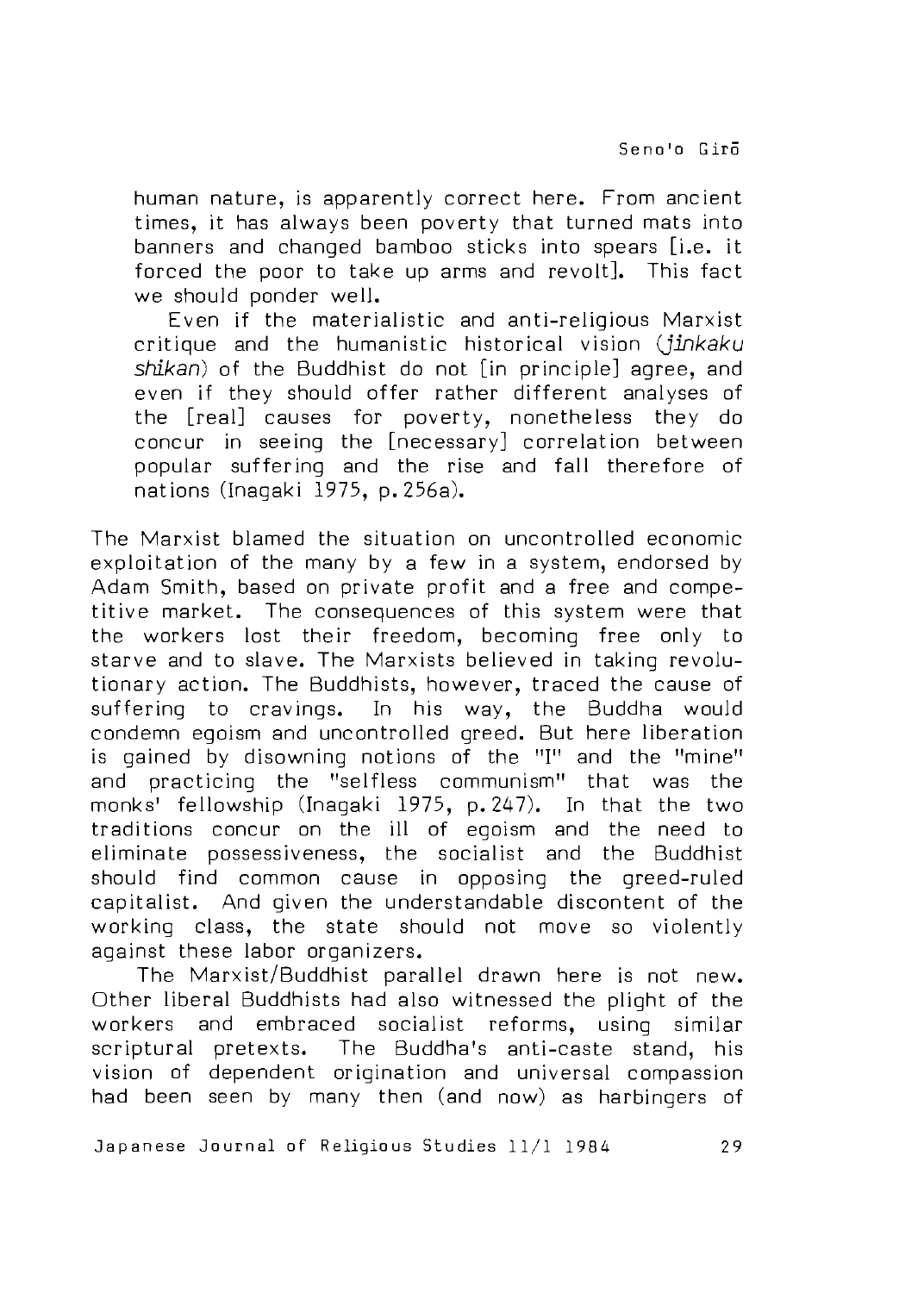liberal democracy and socialist reform. Such Buddhist include among leading scholars then, those in the Shin Bukkyō (New Buddhism) movement of Sakaino Kōyō and others. They would not, however, endorse violence, and less readily accepted the Marxist materialism analysis of the situation. Not that Seno'o accepted materialist either, but he worked with the leftists as the others generally would not.

Sympathy for the suffering workers and hope of a new fraternity led men of conscience similar to Seno'o to Marxism. These sympathizers as a whole, however, were believers in the "moral Marxism" of the kind we now associate with the early Marx. Even Kawakami Hajime himself belonged to this camp at first, a moralist outraged by the plight of the poor and the callousness of the rich. Moral Marxists did not fully accept the radical materialistic critique of all culture as ideological superstructures fated to disappear in time. Seno'o might in indignation note how the wealthy capitalist or landlord could earn over 35 billion yen a year while the poor laborer had to worry about tom orrow's bread (Inagaki 1975, p. 248), but he came nowhere near to reducing Nichiren to his poor fisherman's background or reducing Nichiren's philosophy to a projection of his economic status. What moved Seno'o to side with the left was first a sense of injustice and finally frustration with the unyielding conservatism of the holders of power in the temple establishment. At no time did Seno'o convert to the pure materialism of Marx.

The reality of daily bread was enough, however, to turn the once idealistic Seno'o away from his early fascination with the power of the will. In the essay under consideration, Seno'o reiterates his point that man does not live by bread alone-Nichiren's spirit soared no less when he was close to starvation-but now he recognized that religion must insist no less on the basic right to sustenance and a more just distribution of worldly wealth. Citing Nichiren's aphorism "Rice as rice is life." Seno'o updated it matterof-factly, "Pan (bread) as bread is life —and the problem of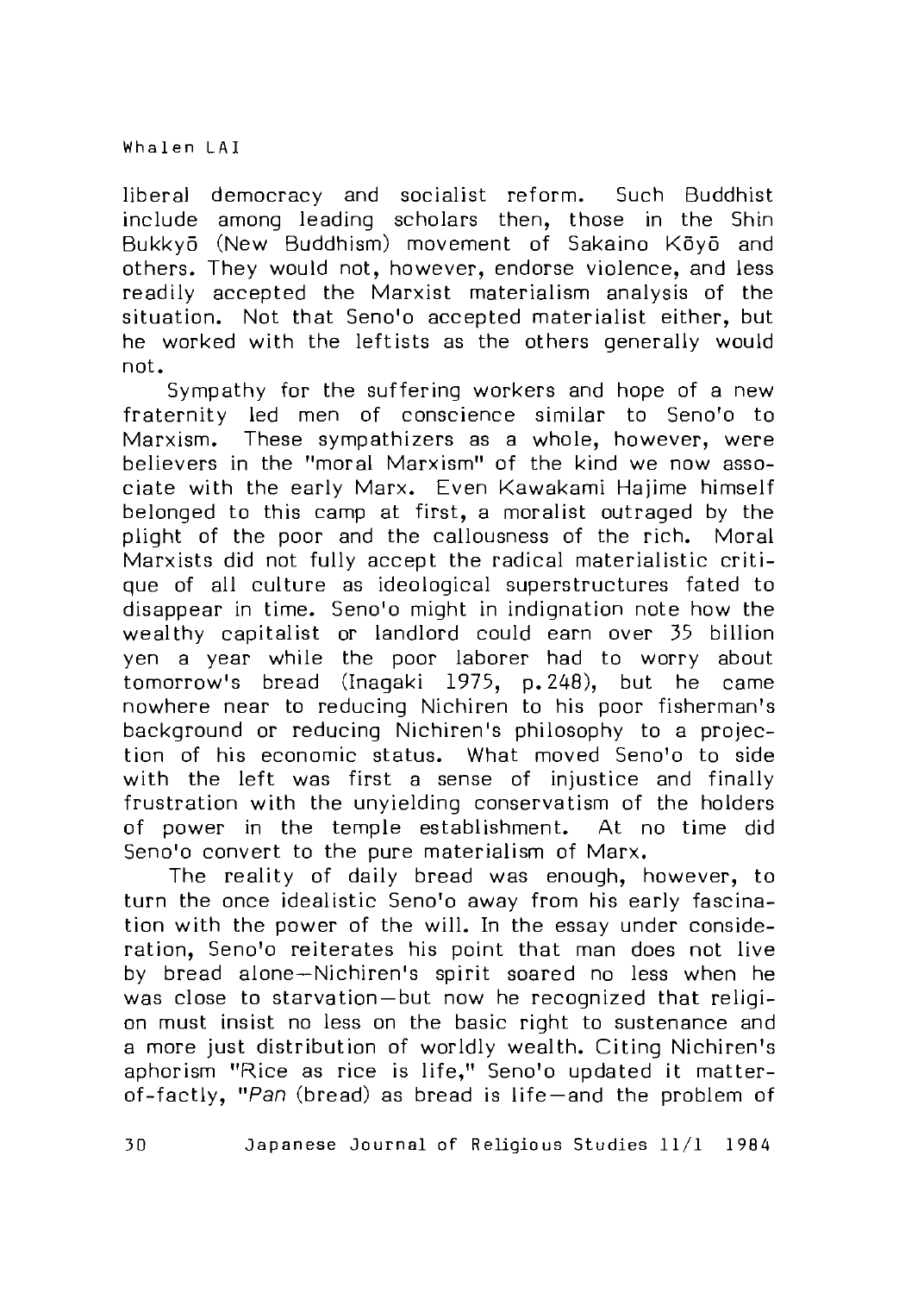bread is as such a bodhisattvic concern" (Inagaki 1975, p. 248). Insofar as religion is existential hansei as well as airy harmonism, then, the formulation of concrete social programs to better one's fellow men is a duty. To right wrongs is a part of faith. He defended religion to the Leninists: faith is no "opium of the people" (Inagaki 1975, p. 253b). Seno'o explained the religious left as follows:

For us, religion is life itself. Society is our concern. The self is social and politics, economics, education, the military as well as the arts etc., are all subsumed under religion. They are open to critique in light of the spirit of the Buddha that informs our lives.

Thus aspiring to change society, to know oneselves, to sincerely confess and to simultaneously repay in gratitude the grace [on] received...all these are part of the life of faith. At that level, there is no difference between the movement to better society conducted in faith and the same call to action from those believers in historical materialism, socialist or communist (Inagaki 1975, p. 253b).

Seno'o saw this religious concern for the concrete as a natural —I would say, nonetheless uncommon — extension of Nichiren's greater emphasis on *ji* (fact) vis-a-vis Chih-i's more sinitic emphasis on ri (Chinese *Li*, or "principle").<sup>22</sup>

"Moral Marxism" did not accept Marx's atheism and Seno'o would have to write against that uncompromising stand on the left.<sup>23</sup> Such reservations notwithstanding, Seno'o's association with the left alienated his rightist overseers Tanaka and Honda, as well as the moneyed backers who underwrote *Wakodo's* publication. Although the inevitable did not happen immediatejy, three years later

<sup>22.</sup> This Sino-Japanese contrast has been well acknowledged in our times by Ui Hakuju as well as Tamura Yoshirō. Seno'o's ji-realism in siding with the leftists here went beyond even any traditional ji-speculationism. One can admire "rice" as fact but that is not the same as fighting for the daily bread. See Inagaki 1975, pp. 302-315.

<sup>23.</sup> For example, see "Hanshūkyo undo hihan" (A critique of the anti-religion movement), Inagaki 1975, pp. 302-315.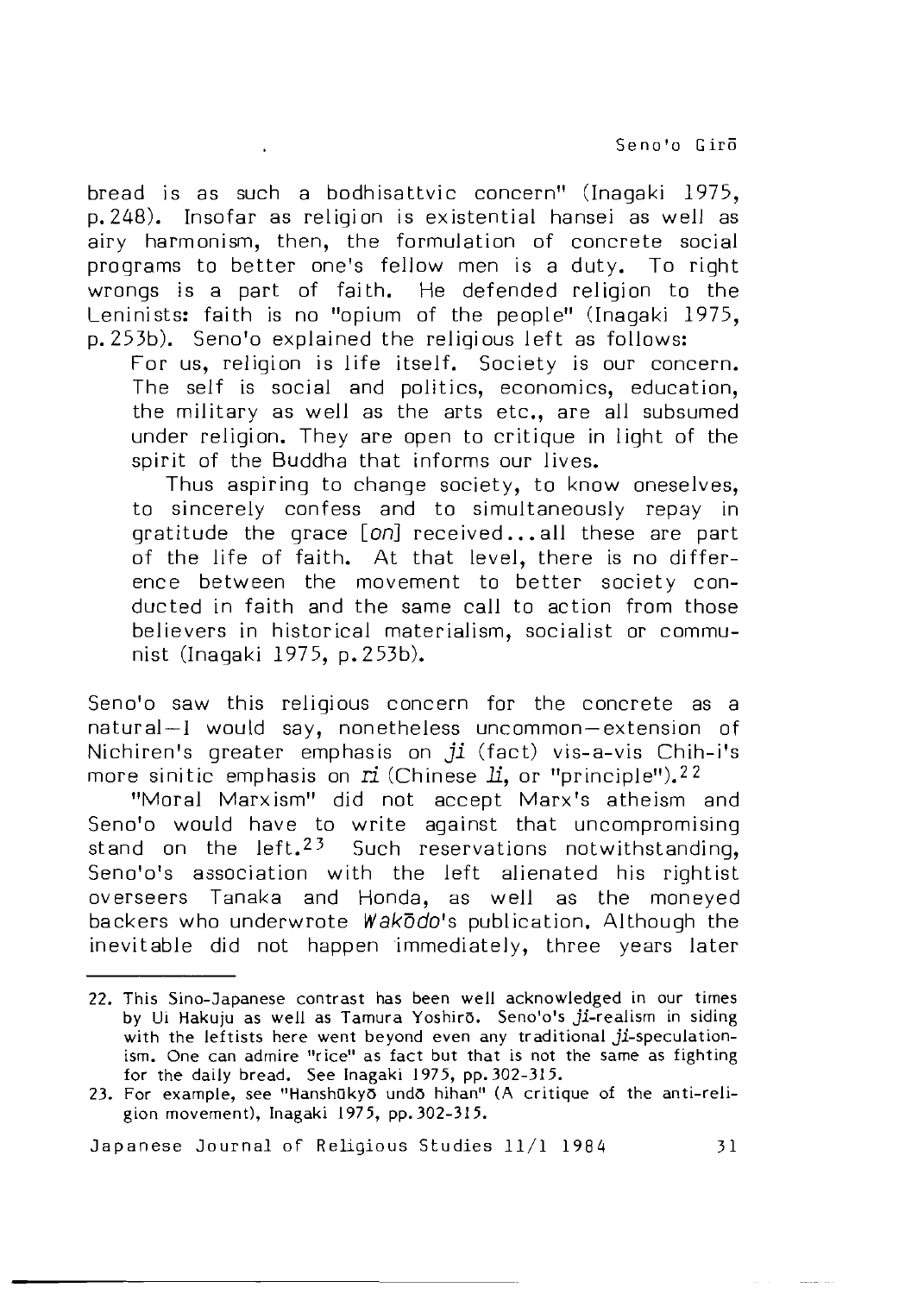the Dainippon Nichirenshugi Seinen Dömei was disbanded by its Nichirenshugi founders and publication of the magazine Wakodo was suspended.

1931-1936: Disenchantment and Radicalization. Seno'o reports in *ShinkD bukkyD e no tenshin* ("Metamorphosis to the new Buddhism") in 1931:

From January to March of this year [1931], I expressed my views on what the proper Buddhist attitude toward capitalism should be. I did so first in **Wakodo** and then in pamphlets, in open opinions for others to consider.

The conclusion I came to is that the priesthood itself is parasitic and only the paid servant of the capitalists. Therefore in the end, any religious reform must change the capitalist system as such. This seems to be the quickest of routes possible (Inagaki 1975, pp. 260-311; quote from 264b).

Seno'o's characterization of the temple was a bit harsh. Buddhist priests were not the lackeys of the capitalists, but the temple establishment was indeed an entrenched, conservative and propertied institution that had frustrated the hopes for liberal reforms. There was a growing gap between the conservatives in control and the new liberal scholar (academic) monks. Old rituals on which temples depend for their revenue died hard and new ideas, sound on paper, could not effect changes quickly. That was the fate awaiting the "New Buddhism" group mentioned earlier. Shin Bukkyō members were erudite and were faithful to their sect denominations as such. They were inclined toward social reform but they could little reform their own home institution. Clerical elders in the various Buddhist sects retained their control. Eventually this liberal wing of modern Buddhists and Buddhologists was edged out by the radical left and right, and when they shrank from supporting the Marxists, Seno'o went ahead. When they remained loyal to their sects, Seno'o abandoned his. He found the evil of capitalism both inside and outside the religious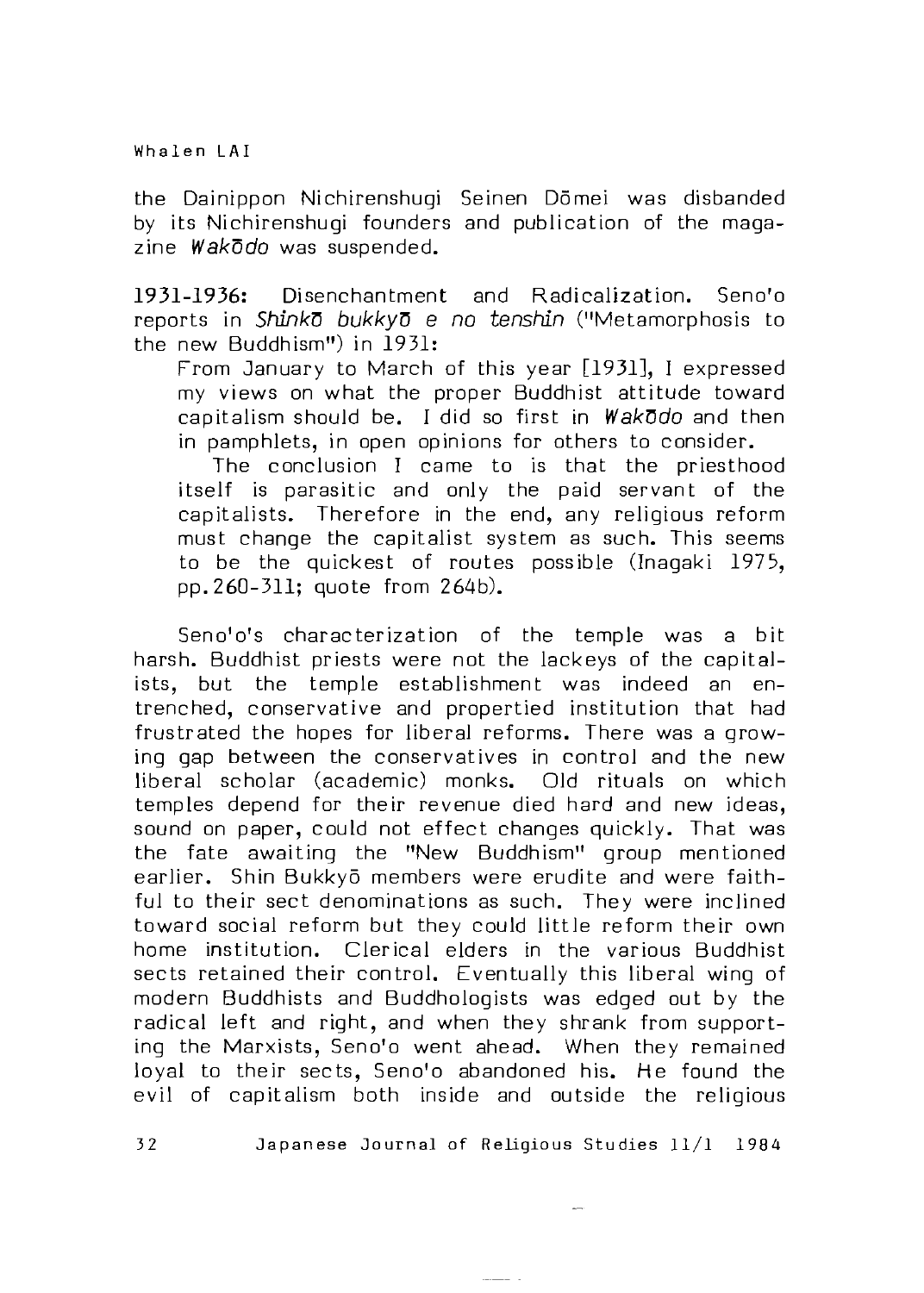world. He called for an abolition of both sects and capitalism in "Shinkō bukkyō undō no tenshin" (Toward a new Buddhist movement," whose main tenets he described as:

1) To negate all established religious sects to date: and to take refuge directly in the historical Buddha himself;

2) In accordance with the wisdom and compassion of the Buddha, to deny the capitalist economic system and promote instead a society based on common property and common prosperity (Inagaki 1975, pp. 255-259; quote from p. 265a).

The first of these tenets marked his total break with Nichirenshugi and all sectarianism. The second marked his identification with the leftist cause.

Nichirenshugi had sought ideological unity among Nichiren sub-sects before, but now Seno'o wanted to found a "New Buddhist Youth" movement that would sponsor both ideological and institutional unity. The call to reunite all Buddhist sects under one roof with the Buddha Sakyamuni as its he ad had gone out before. It was one of many modern Buddhist dreams, best spelled out by Murakami Sensho in his ambitious *Bukkyd toitsuron* ("On uniting the Buddhist teachings"). Therein the traditional Tendai classification of the sutras was modified somewhat to vield a new universalistic schema with which all the sects could be accomodated. Murakami admitted eventually that the schema was flawed and the dream of ecumenicalism somewhat too premature. Seno'o knew the Tendai scheme would not do.<sup>24</sup> The "Four Periods and Five eachings" classification that neatly concluded itself with the Lotus Sutra represented a spiritual and not a literal or historical truth.<sup>25</sup> Following Anesaki Masaharu in believing in a

<sup>2</sup> . He knew the controversy of *DaijD tubussetsuron* "Mahayana is not the teaching of the historical Buddha" which drew a sharp distinction between "authentic" early Buddhism and "inauthentic" later Mahayana. He referred to it in his essays. See for example, Inagaki 1975, pp. 264-268.

<sup>25.</sup> This is how the *tubussetsuron* was usually resolved, as by Ui Hakuju.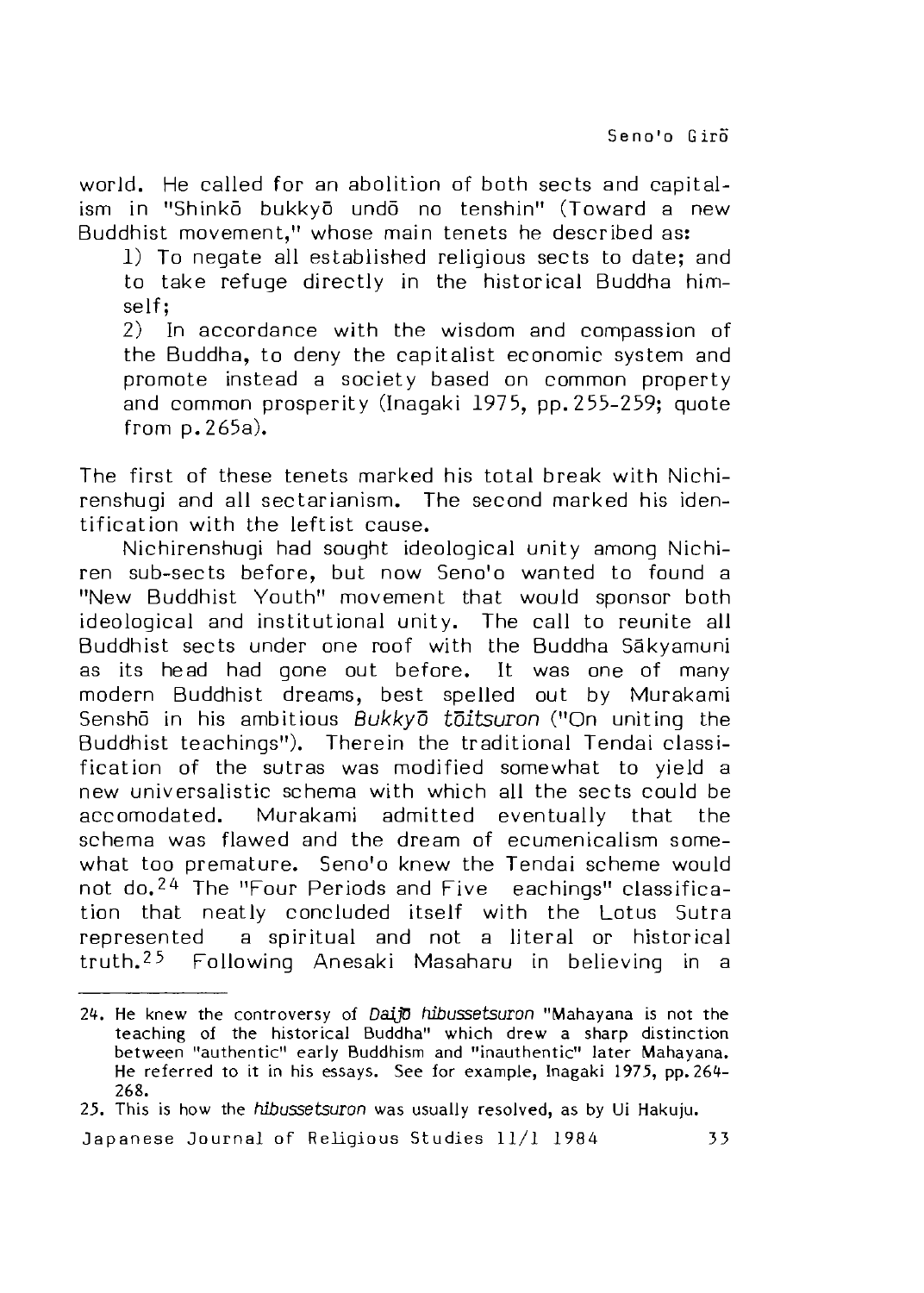common, fundamental *(konpon)* core running through early and subsequent Buddhism, Hinayana as well as Mahayana (see Anesaki 1978), how ever, Seno'o sought a new synthesis. He would utilize that thesis, which assumes as an ultim ate source of inspiration for all Buddhist schools the historical Buddha Sākyamuni, to rebuild Buddhism itself. So historically minded was he that Seno'o would drop the sectarian Nichirenshū chant of "namu myōhō rengekyō" ("Homage to the Lotus Sutra") and create a new "namu shakamuni ya" ("Homage to Sakyamuni") which would be the chant of the New Buddhist Youth movement.<sup>26</sup> In a way, this shift to the Buddha from the Dharma (the Sūtra-Dharma) had been anticipated by his earlier defense of the *honzon* thesis of Honda.

Honda himself had accepted the historian's corrective and thought that properly speaking, since the Lotus Sutra honored the Buddha, the Buddha and not the Dharma should be regarded as the object of worship. <sup>27</sup> Standing in the way of the unification of the Sangha were the sects. In order to realize this dream, 5enofo took on the whole establishment. The movement demanded such a radical severing of famiJy temple ties that the New Buddhist Youth never claim ed a large folJowing,

Seno'o forged ahead, however, and in "Shinko bukkyo e no tenshin"  $(1931)$  launched a frontal attack on capitalism, armed with tenets of pristine Buddhism. He renounced

<sup>26.</sup> The "ya" was added to emulate Sanskrit phonetic ending, which' goes to show how modern Buddhological scholarship affected his Buddhist consciousness,

<sup>27.</sup> This is a peculiar con flict between *shDkyDgaku* (Japan's early venture into Religionswissenschaft) and traditional *shDgdku,* See Motai 1968, pp. 279-301. Though the exchanges pro and con are extremely complicated, in this case tradition has actually the better case. Buddha-yana might indeed be behind the Lotus gospel, but when it assumed a sutra status by (doctrinal) necessity, the Dharma proclaimed has precedence. In Buddhism, the *kerygma* to which a Buddhist respond does not lie in a church (the sangha) but in a (newly "heard") sutra. To the extent that one always "follows the Dharma" and not the Buddha, one should bow to the *sutra-dharma* even in a scripture that gJorifies the Buddha (Buddha-yana).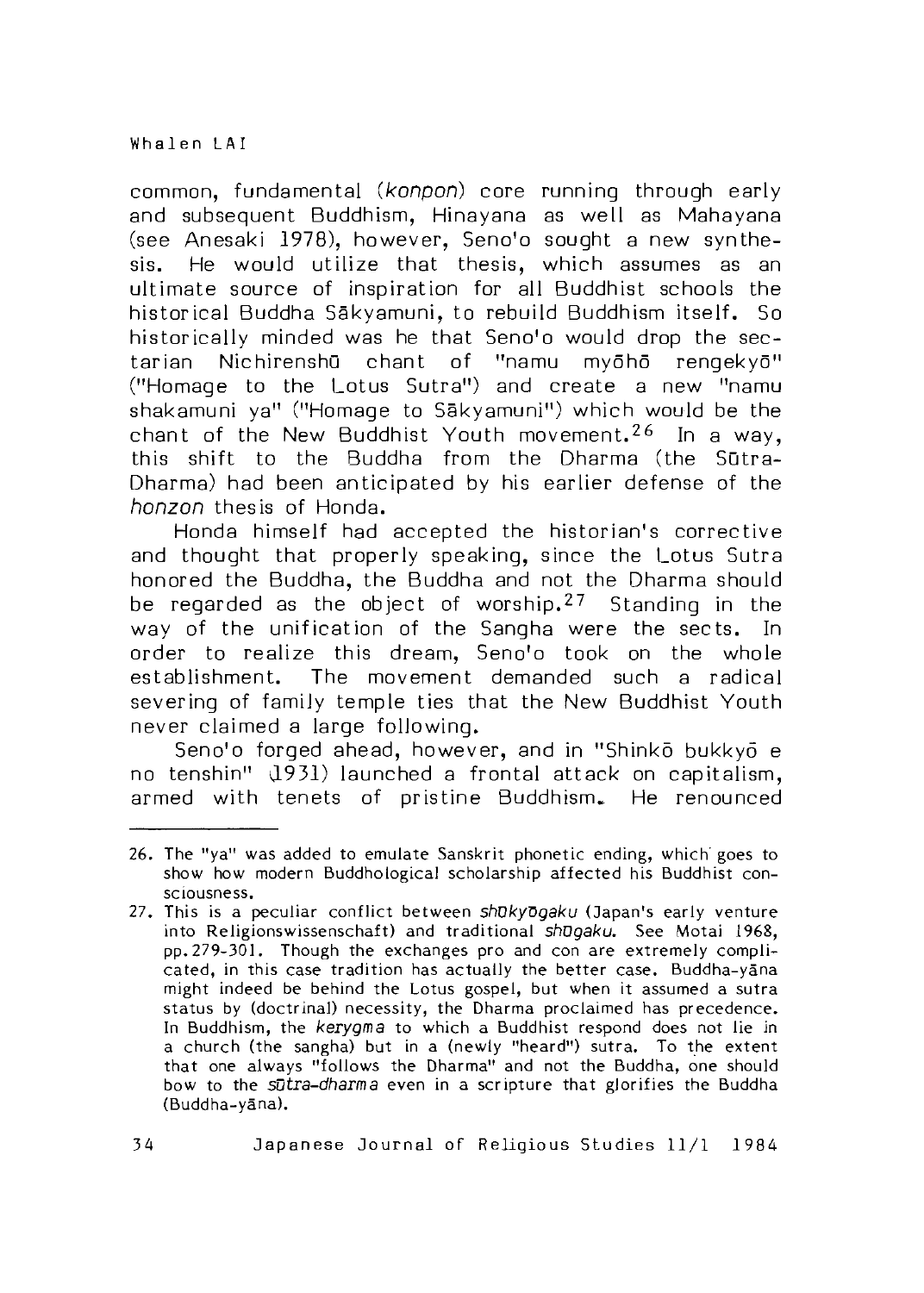Nichirenshugi but personally not Nichiren himself. In fact, he praised Nichiren's doctrine for a "timeliness" of all teachings to justify his own departure from tradition (Inagaki 1975, pp. 260-262). Seno'o returned to *konpon bukkyo,* to certain basic ideals such as the spirit of religion is a thirst after truth, namely, the (Hinayanist) three marks of existence, the (Mahayanist) emptiness and interdependence, and (their common) compassion, atheism and devotion to the founder. By and large, his was a faith with great trust in reason.

Again he singled out Jodo (Shinshu especially) as Nichiren had done for letting Amitābha overshadow Sākyamuni. He also criticized the Ittoen movement that called for personal asceticism and preceptual purity. Mere love without social action, he said, is parasitic and an ineffective response to capitalism. He also negated mysticism in general for overlooking actual inequalities. He mocked the degeneration of temple piety into merchandizing service for the dead. His was a battle cry against the mainstream: "Let the dead bury the dead. Let's work toward a future selfless and cooperative society" (Inagaki 1975, pp. 262-280; 280-291). In so transcending sectarian lovalties, he even dared to dream of a Buddhist-Christian united front in his enterprise (Inagaki 1975, p. 282). And again, his leftist sympathy notwithstanding, Seno'o would not accept a purely materialistic interpretation of reality (Inagaki 1975, pp. 313-314; also pp. 299-301).

In 1933, Seno'o issued the New Buddhist Youth manifesto. Shakai henkaku tojo no shinko bukkyo ("New Buddhism in the midst of radical social change." The reference to to $\overline{p}$  ("in the midst of," "en route") represents his understanding of reality as dynamic; society is ever changing and Buddhism, cognizant of change, is the ideal religion to accord with it. Buddhism can transform itself as well as others.

Seno'o retained his liberal Buddhist trust in reason and the pride in progress that goes with it. To begin with, he said, Buddhism agrees with modern rationality and looks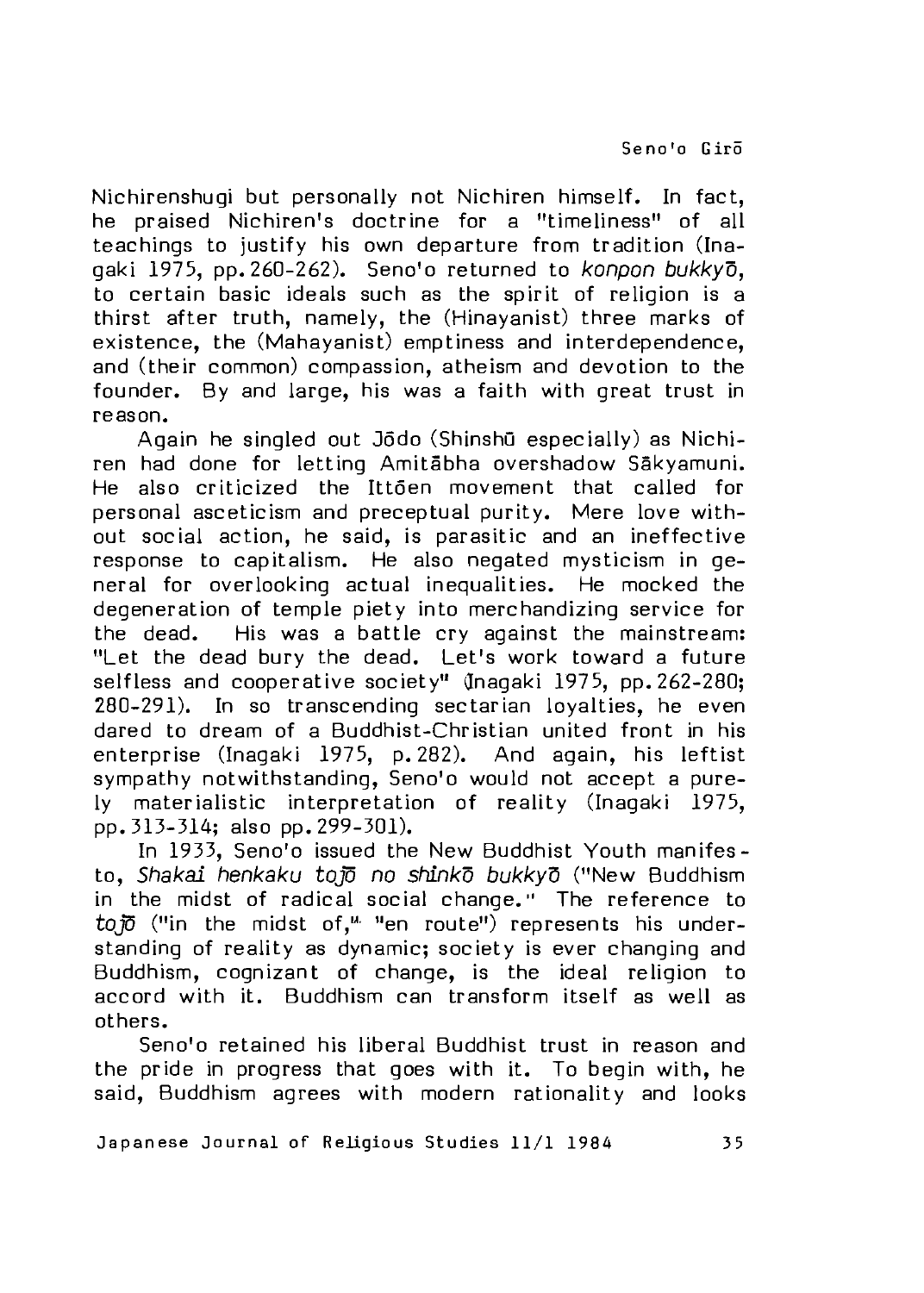forward to future progress. Seno'o proceeded to prove his case showing where reason stands and how Buddhism would respond. He lists a total of six points: the first two are:

(1) Secular Reason: It is atheistic and anti-superstition. It regards the supernatural as a product of ignorance or a projection of naive hopes and fears, a projection of social conflicts. To the Marxist, religion is only an illusion brought about by an opiate.

Buddhism: It, unlike many other religions, is basically atheistic; it is fully rational and humanistic. If God in the West finds it hard to coexist with pure naturalism, then the absence of a Creator in Buddhism is one reason to believe that it can coexist with science (Inagaki 1975, pp, 330-337).

(2) **Secular Reason:** Science denies a spiritual afterlife: o the rw o rld lin ess is seen as founded on illusion. Seno'o cited current *Religionswissenschaft* theory that declared the body/soul dichotomy a leftover of primitive misconceptions; it ultimately contradicts itself. At one time its function might have been to alleviate the fear of the dying and to ensure in theory ultimate justice. However these are now taken as uncalled for.

Buddhism: Fundamentally Buddhism denies the existence of a soul and speaks of no Beyond. Thus the above charge about religion being otherworldly does not apply (pp. 337-347).

The idea that Buddhism is rational and atheistic and therefore most fitting for the modern world has been voiced before; Inoue Enryō, the first modern Japanese Buddhist, had said much the same. That form of Buddhism was, however, not the one known to the peasants down on the farms, and being so coldly rational it was almost lacking in warmth of human sentiments.

The next two points are:

(3) **Secular Reason:** Being this-worldly, it considers religion impractical and idealistic, having little to say to the everyday world.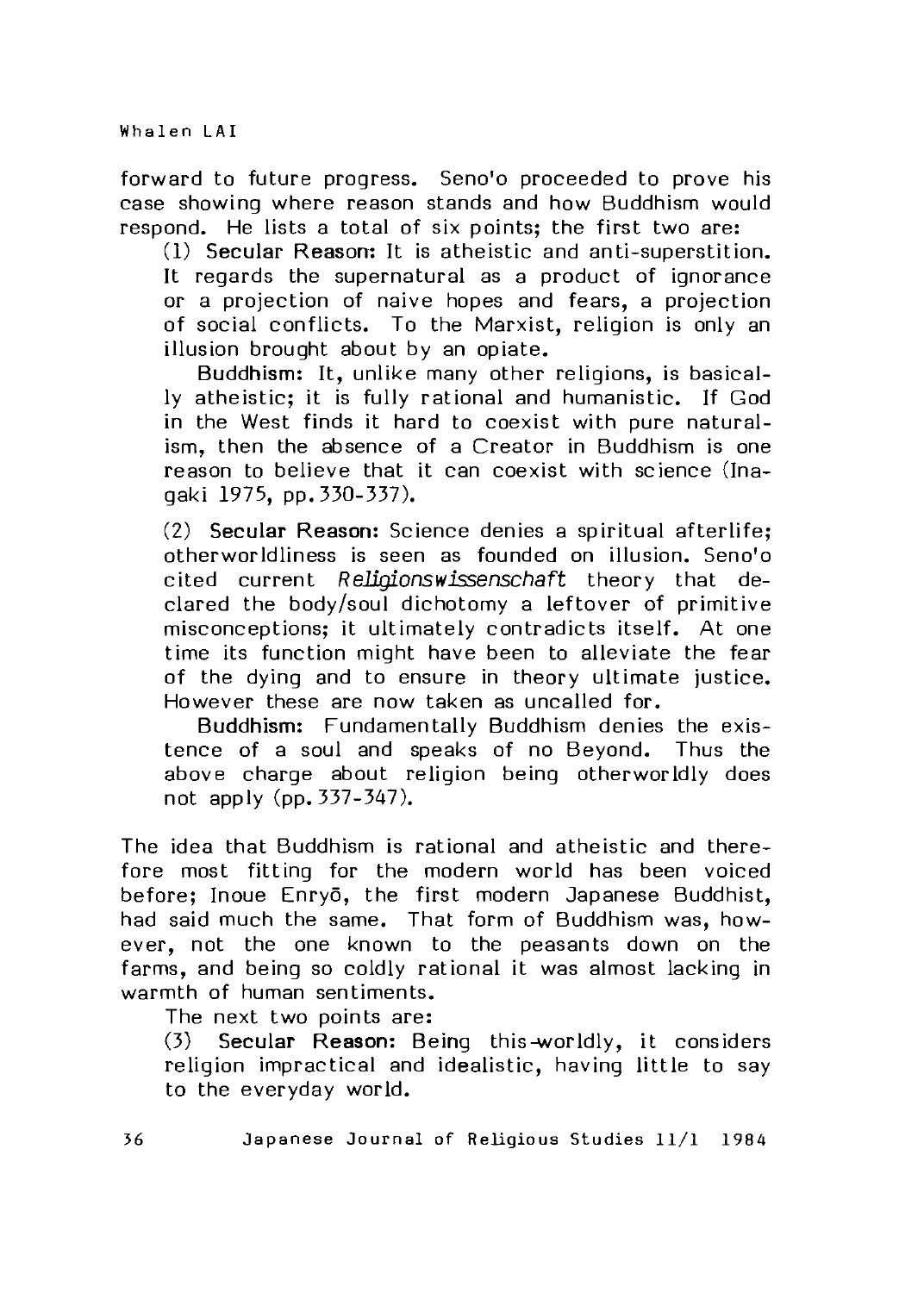Buddhism: The Buddhist sangha has always been of this world. It involved itself in the politics and the economics of the community. That is what should be, and because since both *rDpa* and *citta* (matter and mind) are Buddhist concerns, it is never proper to emphasize only the idealistic. Kiyozawa Manshi, who spoke just of *seishinshugi* ["spiritualism"], ignores the very material basis of the temples.<sup>28</sup>

(4) **Secular Reason:** The people now desire changes in the capitalistic system. The samurai might need only a constancy of heart; but the people live by the labor of their hands.<sup>29</sup> They cannot be robbed of the fruit of their labor.

• Buddhism: Compassion is not empty words; its dream of a brotherhood must be realized. Since capitalism exploited the workers and monopolized wealth, the Buddhist would accept the call to abolish private property and resurrect cooperation (Inagaki 1975, pp. 360-367).

On this, however, Seno'o was torn between the liberals and the Marxists. He could not endorse the liberals, who supported the right to private property while preaching "spiritualism," that is, personal sacrifices. He could not endorse totally the Marxists, either, who thought that structural changes alone would guarantee liberty. Seno'o still hoped to liberate man's heart as well so that it would realize the spiritual truth of selflessness, emptiness and interdependence. The final two points are:

(5) **Secular Reason:** In ternatio nalism is the sign of the future; nationalism that inhibits freedom within and sponsors imperialism without is dated. It is against the will of the people and the destiny of the world.

<sup>28.</sup> Inagaki 1975, pp. 347-360. Kiyozawa was of Shinshū and upheld the primacy of the spirit as an answer to the onslaught of materialistic modernity.

<sup>29.</sup> The reference seems to be to Mencius' distinction between the literati (in Japan, this became the samurai) and the farmers.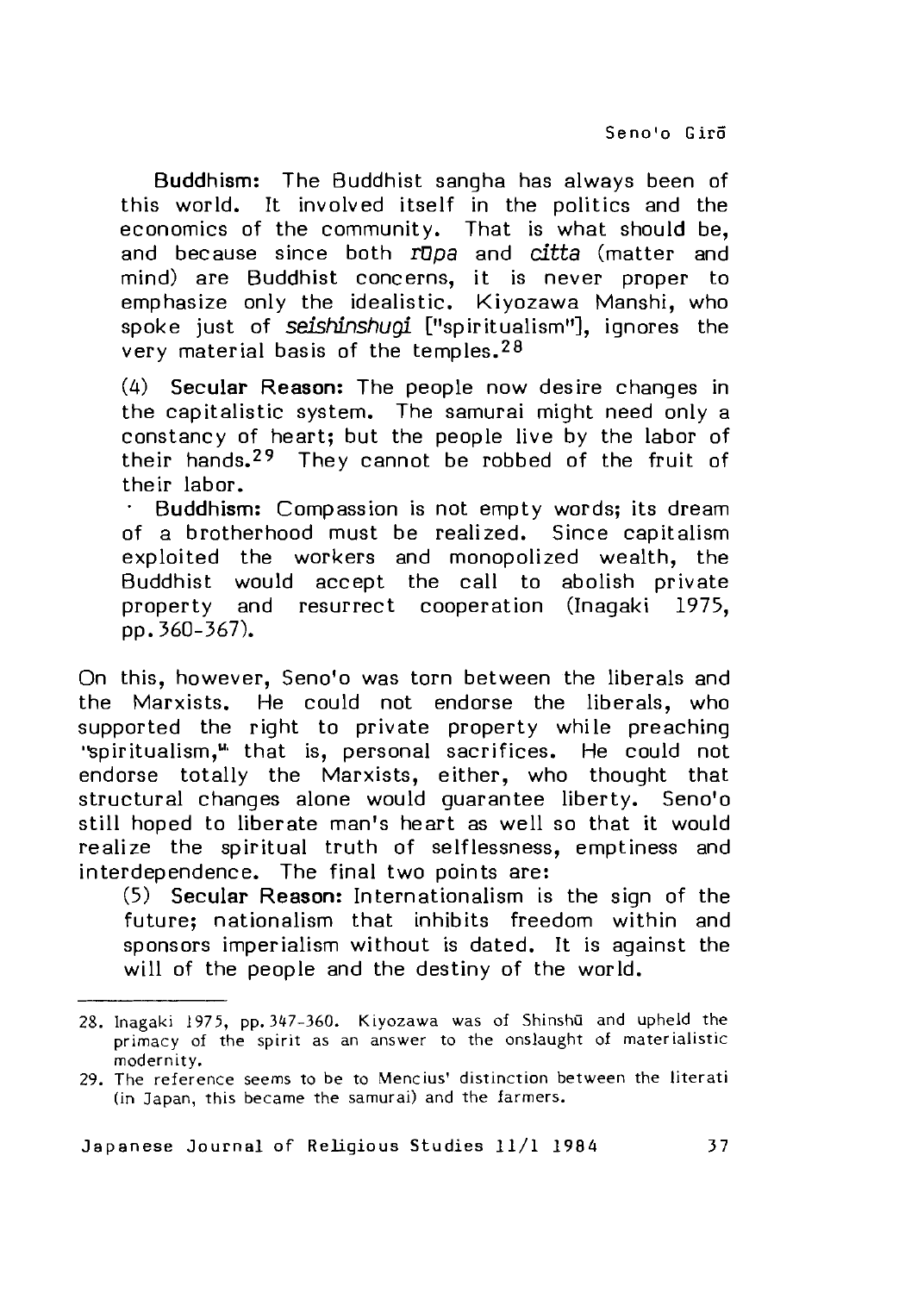Buddhism: The Middle Path looks forward to universal interrelatedness (*pratitya-samutpada*): Nichiren looked beyond the welfare of Japan and placed a faithless nation under the judgment of the Dharma. In that spirit should one oppose war<sup>30</sup> and protest the abuse of the Korean nationals (Inagaki 1975, pp. 360-367).

(6) Concluding Proposal: Modern Buddhists have aspired for ecumenical unity and long hoped to find some ideological bases for their common faith.

Since Sākyamuni is the ultimate source of all sects, all Buddhists should now unite under him. The teaching of this new "Bukkyōshugi"  $B$ uddhism-ism) $31$  can be simply stated: It is the selfless or egoless love for all. *muga no al.* In that spirit, the above program should be realized (Inagaki 1975, pp. 374-383).

Seno'o then offered a new exegesis of the meaning of the Three Jewels. The Refuges now represent an exploitation-free society (Sangha), a selfless interdependent outlook (Dharma) and an enlightened, human ideal (Buddha; Inagaki 1975, pp. 384-387). Seno'o closed the manifesto with the cry "Carry the Buddha on your shoulder. Down to the streets! Out to the villages,  $q_0!$ <sup> $132$ </sup>

The movement strived to be international, trans-sectarian and anti-separatist, and committed itself to this-worldly activism. It had hardly gotten off the ground when in December of 1936, the government moved quickly to destroy the radical left, and Seno'o was rounded up along with the Communists.

Postscript: Imprisonment and the After-War Years. During his imprisonment, Seno'o underwent *tenkd* and recan ted his

<sup>30.</sup> Communists opposed war on the ground that no worker should kill another worker in a war staged primarily by capitalist-nationalists. Seno'o however also opposed pacifism if pacifism was similarly motivated by considerations of personal benefits.

<sup>31.</sup> Another interesting indication how Seno'o tapped modern Buddhist scholarship for the tenets of his new faith-movement.

<sup>32.</sup> The metaphor seems to be borrowed from the "Carry the Cross...."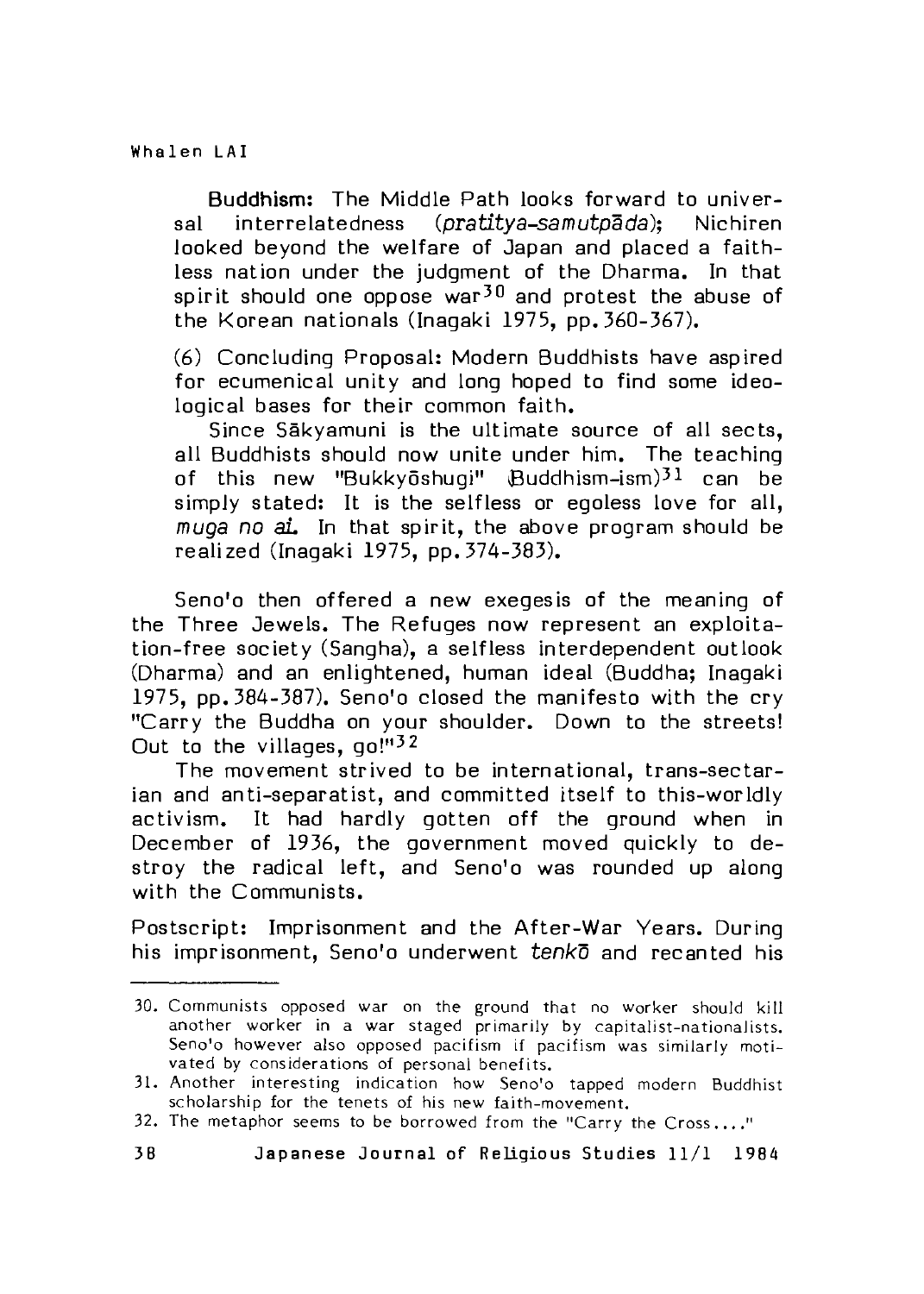past. The New Buddhist Youths were disbanded. There was not much resistance. Having lost a leader and true leadership, there was no revival either when Seno'o was released or after the war. Seno'o's recantation was clearly pressured for he soon resumed his old commitments. He continued writing, worked for world peace, and as an extension of long-time Korean sympathy, for the renewal of Japanese and Korean relations. As before, he was sufficiently isolated from the mainstream that his closest political allies were again the leftists. Since he kept writing on matters of religion, we must regard his final membership in the Japanese Communist Party to be primarily a gesture of his long association with them. His heart still lay elsewhere.

Seno'o's movement is noted in anthologies of modern Japanese Buddhism. He will always be remembered as the sole leftist Nichirenite among more notable rightist Nichiren followers. In terms of originality, Shigemoto Tokoro judged that Seno'o contributed a new dynamic reading of the *Muryoqikyo* (Chinese: Wu-liang-i-ching).<sup>33</sup> Seno'o took the words in this text "The infinite meanings are born of the One Dharma," to depict a logic for infinite social change (Shigemoto 1976, p. 362). Otherwise, Seno'o's contribution to modern Japanese Buddhism is little remembered and less celebrated.

Indeed, throughout his life Seno'o was the outsider. He was converted from Shinshū pietism to Nichiren activism; he took pains to criticize both the former, which was his past, and the latter, the most powerful of Japanese sects. He landed himself into the camp of Tanaka and Honda, only in the end to turn away from Nichirenshugi, from the political right to the political left; understandably he antagonized his former sponsors. He then left sectarian Buddhism altogether to head a new movement, the ecumenical ideals of which in effect repudiated all sects. He finally turned

<sup>33.</sup> The "Sutra of infinite meanings," one of the Lotus trio of scriptures. probably compiled in China.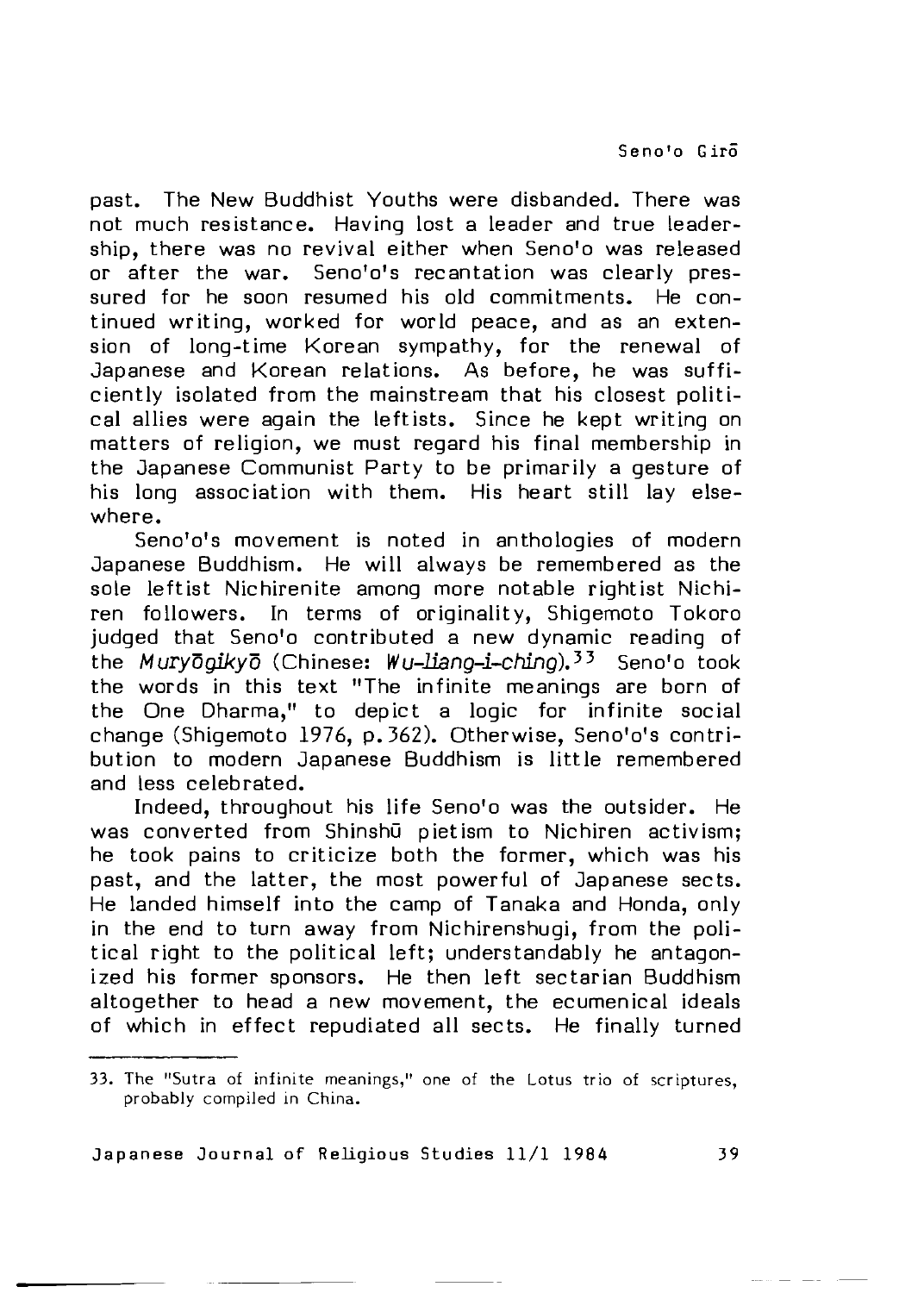to Marxism, at least on the surface; it was a move that further alienated him. Yet it is hard for me to see him except as a pilgrim for righteousness' sake, a man of conscience who followed wherever Truth and Justice led him.<br>In the "Manifesto" of his New Buddhist Yout

In the "Manifesto" of his New Buddhist Youth movement he stated this about his convictions:

The New Buddhist Youth movement cannot overlook the social reality of class conflict. However at the same time when it joins hands with the liberation front of the emerging class, even when it understands clearly the social dialectics of change, or when it actively participates in [the shared] struggle, it also seeks to purify the human personality. Thus economic struggle to liberate the emerging class cannot be the sole end. It also must be accompanied by a war to liberate humanity, ifor usl to be bodhisattyas seeking to build the Buddha-kingdom on earth (Inagaki 1975, p. 386).

The struggle for economic justice was a legitimate one and a Buddhist concern. In many ways, Seno'o's Marxism ends there, not going much further than other "moral Marxists" of an idealistic age. For him, however, material well-being is to be matched simultaneously with a similar change of heart in a more difficult struggle in the moral realm:

The movement must emphasize the preceptual practice that has been lost to the traditional sects. The precepts are a must. They are not just for daily performance and personal growth but also must be part of the larger movement itself. Many blemishes in the communist movement can be traced to a neglect in this area-something not to be overlooked (Inagaki 1975, p,386).

Seno'o sought to realize the almost polar ideal, the Christian socialism that Tolstoy dreamt of, a change not just of society but also of man himself. To that end, he had a trust in the power of religion that the atheistic Marxists never could understand.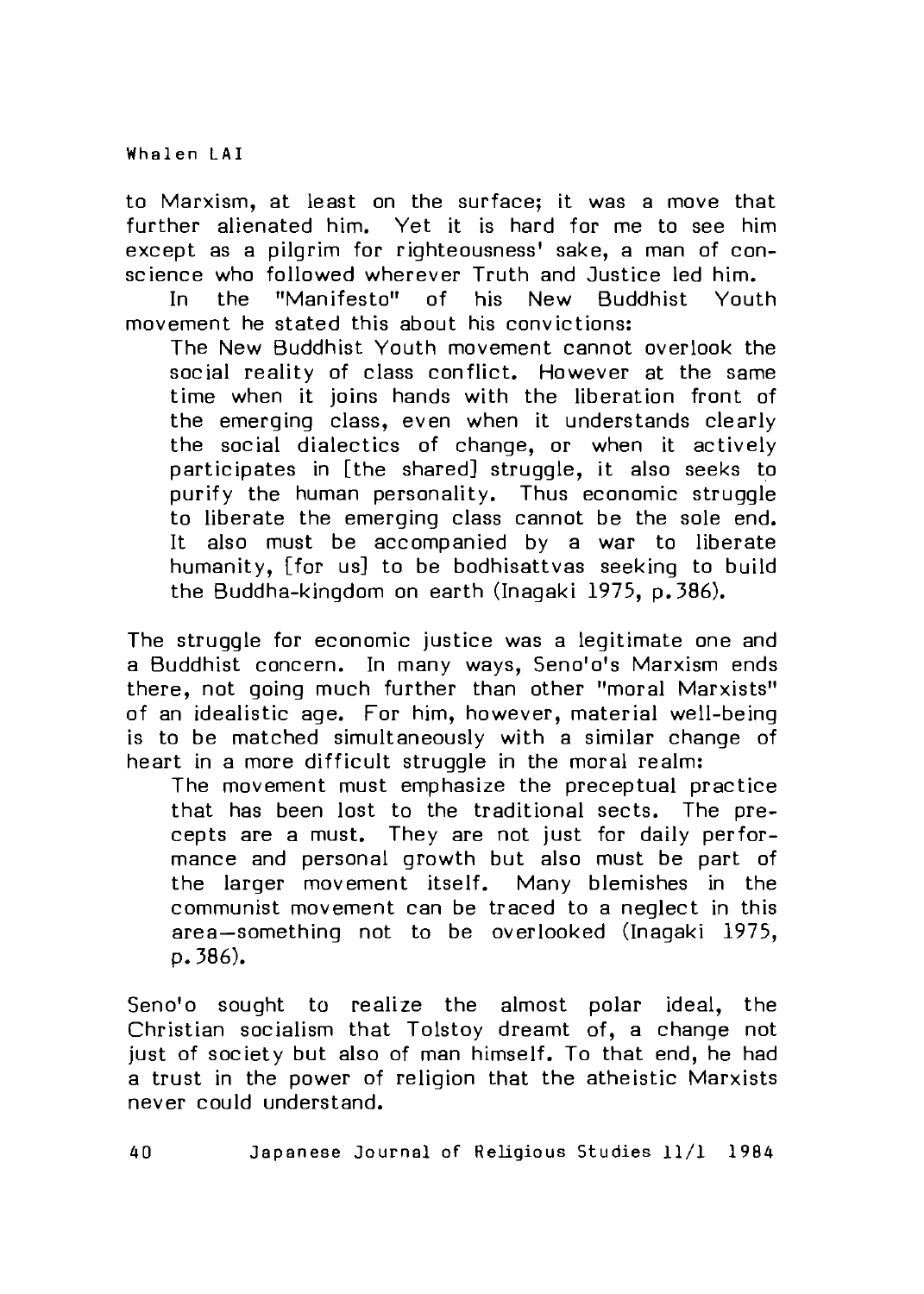There are, admittedly, weaknesses in his program. His was an attempt to turn liberal, modern Buddhist scholarship *(bukkydgaku)* into a popular Buddhist movement *(bukkyoshugi\* The "M anifesto," for one, is far too cold; it does not show a religion that many can identify with, and even if they could, the optimism probably could not be sustained for long. Not surprisingly the New Buddhist Youth he appealed to and converted were limited both in influence and in number; the chant "Namu shakamuni ya" that went out is somehow hollow and without the enriching echo of a he art-felt tradition. The line between religious piety and Marxist zeal is fine but it can be better drawn. That it was not probably explains why it could not prevent political sympathy from swaying a person between one and the other, or perhaps back again-as Seno'o's own life might possibly testify to. The failure of his movement is, however, something to be mourned. It spells also the end to any meaningful or large-scale Marxist-Buddhist dialogue in Japan.<sup>34</sup> The temple establishment that Seno'o fought and lost to remains, still basically conservative and cautious in a changing world. This vacuum of a legacy is the rightful haunting reminder of the life and career of this lone figure, Seno'o Giro.

<sup>34.</sup> The example of Poland tells us that profound exchange can happen. Presently the bridge between Buddhism and leftist politics has yet to be built. Yet, there are Buddhist scholars with Marxist leanings, lenaga Saburo being among the most notable.